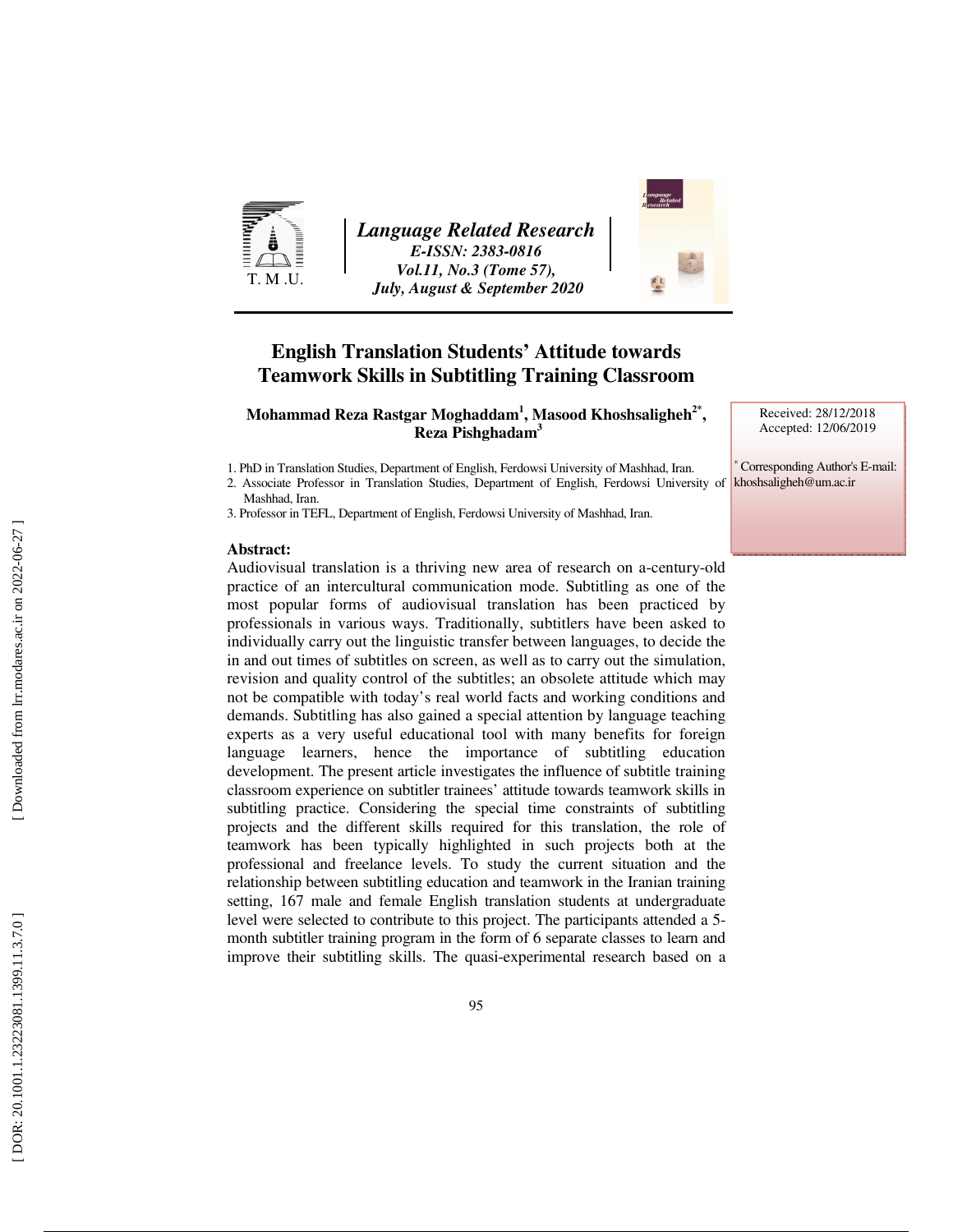

pre-test post-test model was used to collect data on the students' attitude about teamwork skills before the training and after they have attended the course and have completed three real market-based subtitling projects in teams. The reliability and validity of the self-designed questionnaire to study the translation students' attitudes towards teamwork skills were statistically established using confirmatory factor analysis and scale reliability analysis. The results of the study are discussed in relation to the related literature.

**Keywords:** Audiovisual Translation; Subtitling; English Students' Attitude towards Teamwork.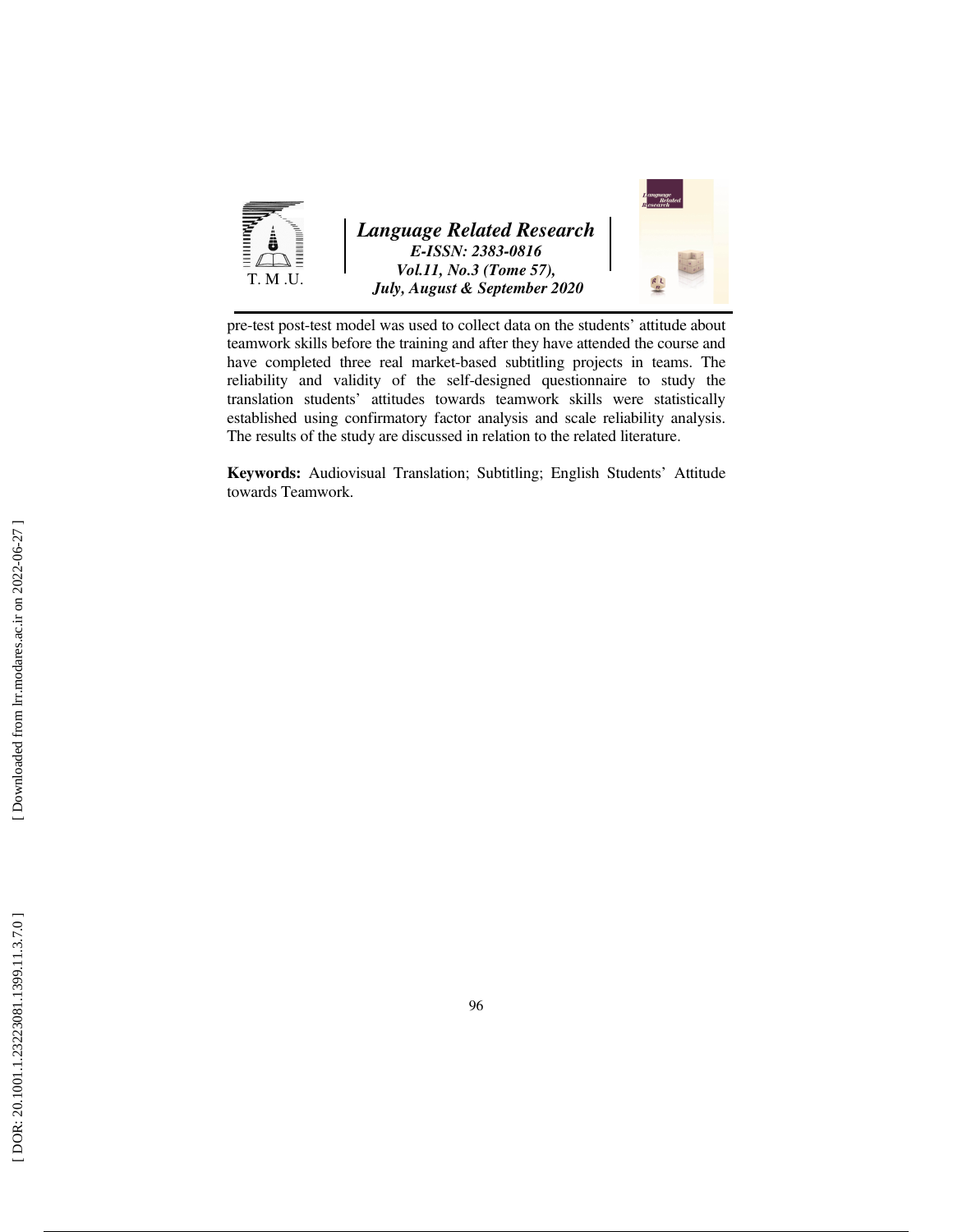دوماهنامة علمي- پژوهشي دا ۱ ، شر۳ (پي*اپي ٥٧)* ، مرد*اد و شهريور ١٣٩٩* ، صص14-*119* 

ديدگاه دانشجويان مترجمي زبان انگليسي به مهارتهاي كار تيمي در كلاس آموزش زيرنويس

محمدرضـا رسىتگار مقدم'، مسـعود خوشسىليقه'\*، رضـا پيشقدم<sup>۳</sup>

. 1 دكتري مطالعات ترجمه، گروه زبان انگليسي، دانشگاه فردوسي مشهد، مشهد، ايران. . دانشيار مطالعات ترجمه، گروه زبان انگليسي، دانشگاه فردوسي مشهد، مشهد، ايران. 2 ۳. استاد اموزش زبان انگليسي، گروه زبان انگليسي، دانشگاه فردوسي مشهد، مشهد، ايران.

دريافت: ٧/ ٩٧/١٠/ ٩٧

چكيده

اين مقاله به بررسي كلاس آموزش ترجمة ديداري ـ شنيداري و تأثير دورة آمـوزش زيرنـويس فـيلم، سـريال و برنامة مستند بر ديدگاه دانشجويان به مهارتهاي كار تيمـي مـي پـردازد. بـا توجـه بـه زمـان بنـدي محـدود پروژههاي زيرنويس و همچنين، ويژگيهاي زباني و فني مختلف مورد نياز براي انجام آنها، *نقـش* كـار تي*مـ*ي در اين تخصص در نهادهاي رسمي و حتي گـروه هـاي غيررسـمي فعـالِ سـاخت زيرنـويس بسـيار برجسـته است. با هدف بررسي وضعيت موجود و ارتباط آموزش زيرنويس با ارتقـاي ديـدگاه دانشـجويان نسـبت بـه مهارتهاي كار تيمي در فضاي آموزشي دانشگاهي ايران، 167 دانشجوي زن و مرد مترجمـي زبـان انگليسـي انتخاب شدند و در يك دورة زماني پنجماهه در 6 كـلاس آمـوزش زيرنـويس مهـارت هـاي ترجمـه و سـاخت زيرنويس بهصورت گروهي شركت كردند. بر اساس روش پژوهش شبهتجربي و با اسـتفاده از پـيش آزمـون و پس ازمون اين تحقيق، ديدگاه اين دانشجويان در زمينۀ مهارتهـاي كـارگروهـي در پـيش از شـروع دوره و پس از انجام سه پروژة ترجمة برگرفته از بازار كار و ساخت زيرنويس بـراي سـه برنامـة مسـتند بررسـي و تحليل شد. روايي و پايايي آزمون سنجش ديدگاه دانشجويان مترجمـي زبـان انگليسـي در مـورد مهـارت هـاي كار تيمي طراحيشده از سوي محققان، نشان داد اين آزمون داراي اعتبار مناسبي است، و مـي توانـد در سـاير پژوهشهاي مشابه استفاده شود.

واژههاي كليدي: آموزش ترجمة ديداريشنيداري، زيرنويس، ديدگاه دانشجويان مترجمي زبان انگليسي، كار تيمي.

ــــــــــــــــــــــــــــــــــــــــــــــــــــــــــــــــــــــــــــــــــــــــــــــــــــــــــــــــــــــــــــــــــــــــــ

E-mail: khoshsaligheh@um.ac.ir :مقاله مسئول نويسندة\*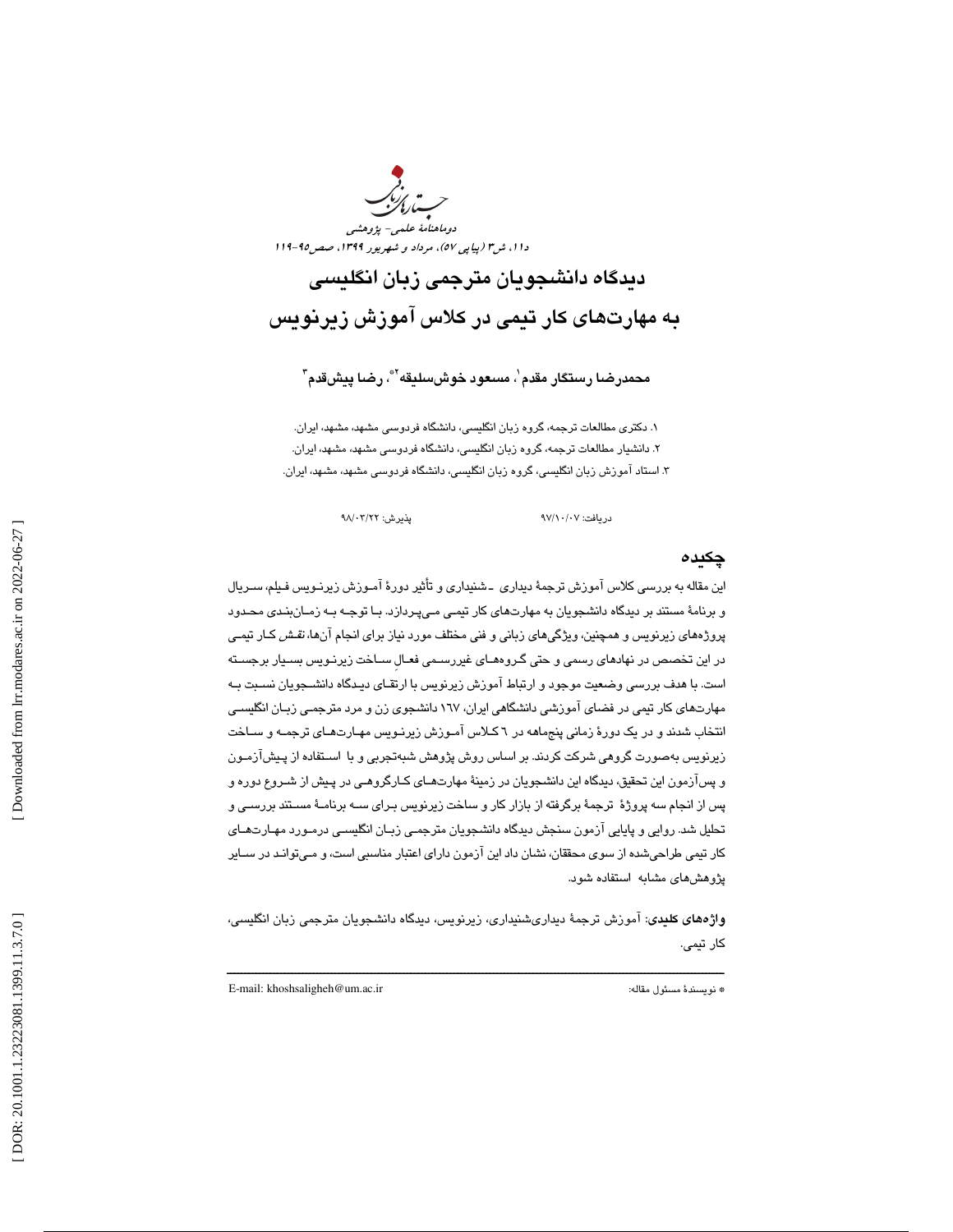د*یدگاه دانشجویان مترجمی… چ*خ<br>**گمتونگریسی** 

## . مقدمه 1

مطالعــه و تــدريس ترجمــه بــهمنزلــهٔ رشــتهای دانشــگاهی و بــهويـژه ترجمــهٔ چندرســـانهای` و زیرنویس<sup>٬</sup> همواره با چالشهای فراوانـی روبــهرو بــوده اسـت. دانشــگاههــا و مراکـز تحقیقـاتی معدودي در سراسر جهـان چـالش تـدريس حـوزه هـاي تخصصـي انـواع مختلـف ترجمـه هـاي پرکاربرد امروزی نظیر زیرنویس، دوبله، یا برصـدا <sup>۳</sup>را پذیرفتـهانـد و ایـران نیـز از ایـن قاعـده مستثني نيست. بهنظر گامبير (2001)، هنگـام انجـام پـروژهٔ زيرنـويس عـلاوه بـر ترجمــهٔ مـتن چندرسانهای، چهار عامل دیگر را نیز باید در نظر داشت: ۱. کار تیمی بسیار مهم است؛ ۲. متـون نقش واسطه دارند و دوگانگيهاي سنتي متن مبدأ و مقصد را بـه چـال ش مـي كشـند؛ 3 . كـاركرد متن بر كيفيت خوانايي آن غالب است؛ ٤. با توجـه بـه شـكاف ميـان دانشـگاههـا و فعاليـتهـاي حرفهاي، بايد به كارايي ويژگيهاي مذكور در آموزش اين نـوع ترجمـه توجـه ويـژه اي داشـت . همچنين، حالات مختلف انتقال زبان در رسانههاي ديداريشنيداري مبين اين واقعيت است كه در ترجمه و البته، آموزش ترجمة اين نوع متون، عمل ترجمه با ترجمة متن به پايان نميرسـد؛ بلكـه آنچه مهمتر است، چگونگی ارائهٔ محصول نهایی است (*ibid)*. کـارگروهـی<sup>؛</sup> در آمـوزش بیشـتر بهمنزلهٔ زیرمجموعــهای از یـادگیری مشــارکتی ْ مطـرح مـیشـود. عناصــر ضــروری یـادگیری مشـاركتي، تعامـل، موفقيـت فـردي، هميـاري، تفكـر سـطح بـالا، حيطـة عـاطفي و مهـارتهـاي اجتماعياند. دربارة عنصر همياري گفته ميشود كه لازم است فراگيران هستههاي قابل اعتمادي تشكيل دهند تا بتواند بهصورت گروهي كار كنند. براي موفقيت لازم است اعضاي گروه متحد و بههم وابسته باشند. ممكن است هدف يا وظيفهاي مشـترك سـبب شـود افـرادي دور هـم جمـع شوند و گروهي تشكيل دهند؛ ولي گروه با يكپارچگي واقعي زماني شكل ميگيرد كه كـار چنـان چالشبرانگيز باشد كه موفقيتش در گرو تفكر و كار همة اعضاي تيم باشد (2007 ,Williams(. از مهمترين مزاياي كارگروهي ميتوان به افزايش دسـتاورد، تقويـت برقـراري ارتبـاط، تقويـت سلامت روان، تقويت مهارتهاي اجتماعي، معنيبخشي به مفهوم سنجش، ايجاد چارچوبي براي مشاركت در انجام سنجش، توانمندسازي مدرسان در گسترش قلمروي سنجش، تأثير بر نتيجـة ارزشيابي، فراهم ساختن امكان سنجش دامنة وسيعي از مؤلفهها اشاره كـرد. يكـي از بـارزترين 1 اين مزيتها نقش كار تيمي در سنجش بهتر عملكرد فراگيـران زيرنـويس اسـت. سـنجش گـر در

 [\[ DOR: 20.1001.1.23223081.1399.11.3.7.0](https://dorl.net/dor/20.1001.1.23223081.1399.11.3.7.0) ] [\[ Downloaded from lrr.modares.ac.ir on 20](https://lrr.modares.ac.ir/article-14-27600-fa.html)22-06-27 ] Downloaded from lrr.modares.ac.ir on 2022-06-27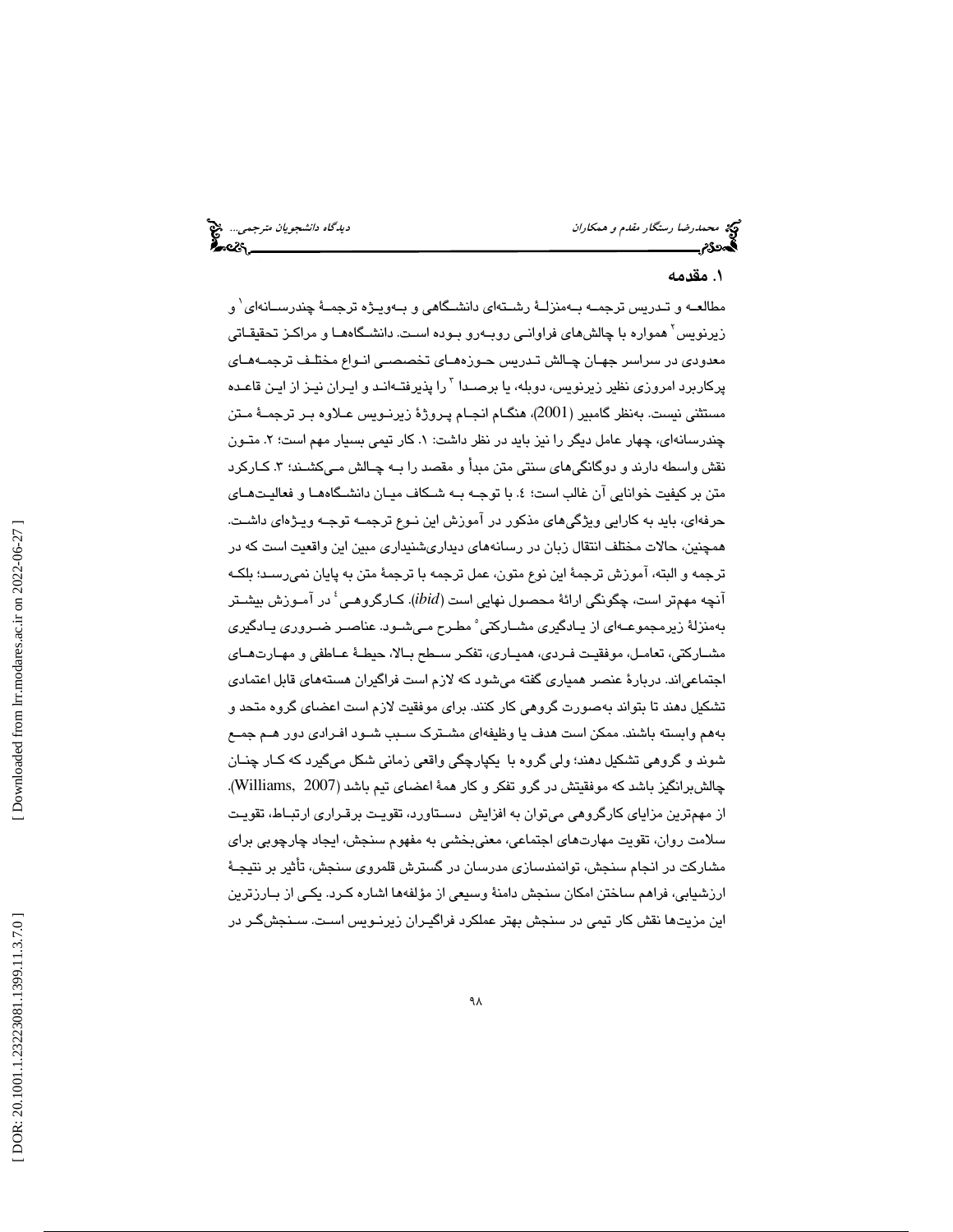كلاسهاي كار گروهي ميتواند مدرس، همكلاسيها يا خـود فـرد باشـد. ايـن ويژگـي هـا سـبب تقويت بسياري از رفتارهايي ميشوند كه سنجش دقيق را آسان ميكنند (2004 ,Johnson( .

از سوی ديگر، دروس ترجمهٔ ديداریشـنيداری دهـههاسـت كـه جـزو برنامـههـای درسـی دانشــگاههــاي مختلــف در جهــان اســت. بــا وجــود رويكردهــاي مختلــف انتقــال اطلاعــات ديداريشنيداري از زبان و فرهنگي به زبان و فرهنگ ديگر، بيشـتر ايـن دروس بـر زيرنـويس و ترجمهٔ بين زباني تمركز كردهاند. همچنين، فنــاوري درگيـر در ايـن نـوع متـون همـواره يكـي از چالشهای اصلی افزودن ترجمهٔ دیداری ـ شنیداری مبتنی بر بازار به برنامههای آموزشی بـوده است. ترجم ة ديداريشنيداري بهطوركلي و زيرنويس بهطـور ويـژه تـا حـد زيـادي بـا فنـاوري مرتبط هستند. دورة آمـوزش زيرنـويس مناسـب بايـد دانشـجويان را بـا تجهيـزات مناسـب و ملزومات محيط حرفهاي با تأكيد بر كار تيمي آشنا كند. همچنين، با توجه به رابطــهٔ نزديـك بـين فناوري و ترجمهٔ ديداريشنيداري، انتظار ميرود كه افراد علاقهمند بـه آمـوزش و يــادگيري در اين حوزه داراي دانش خـوبي در زمينـ ة فنـاوري اطلاعـات و ارتباطـات باشـند و علاقـه منـد بـه آشنايي با برنامه هاي نرمافزاري جديد باشند (Diaz-Cintas, 2008).

بنابراين، ميتوان گفت يادگيري زيرنويس و انجام مؤثر آن نيازمند دانش زباني بسـيار بـالا، تسلط خوب بر ساختارهاي كلامي زبـان فارسـي و از همـه مهـم تـر دانـش رايانـه اي مناسـب و بهويژه توانايي كار با نرمافزارهاي تخصصي زيرنويس است. تجربة نگارندگان مقاله نشان داده است دانشجويان گرايشهاي مختلف رشتة مترجمـي زبـان انگليسـي در فضـاي دانشـگاهي، بـا وجود گذراندن آزمون ورود به دانشگاه ، معمولاً توانايي زباني متوسطي دارند و در مهـار تهـا و دانش كار با رايانه و تسلط بر زبان فارسي بسيار متفاوتاند. با توجه بـه مهـارت هـاي مـورد نياز زيرنويس از يك سو و واقعيت كلاسهاي آموزش ترجمه از سوي ديگر، ميتوان گفت يكـي از راههاي مؤثر آموزش ترجمة ديداري ـ شنيداري، آموزش آن بهمنزلة مهارتي گروهي است.

با تأكيد بر همين رويكرد، در اين پژوهش به بررسي ارتباط آموزش زيرنـويس برنامـه هـاي ديداريشنيداري (مانند فيلم و برنامههاي مستند) و ديدگاه دانشجويان مترجمـي زبـان انگليسـي به مهارتهاي كار تيمي پرداخته شده است. براي اين منظور، شش دورة آموزشـي بـه مـدت 16 جلسهٔ دو سـاعته، بـا هـدف آمـوزش زيرنـويس بـا حضـور ١٦٧ دانشــجوي زن و مـرد رشـتهٔ مترجمي زبان انگليسي طراحي و برگزار شده است. شركتكنندگان در ابتدا و انتهـاي ايـن دوره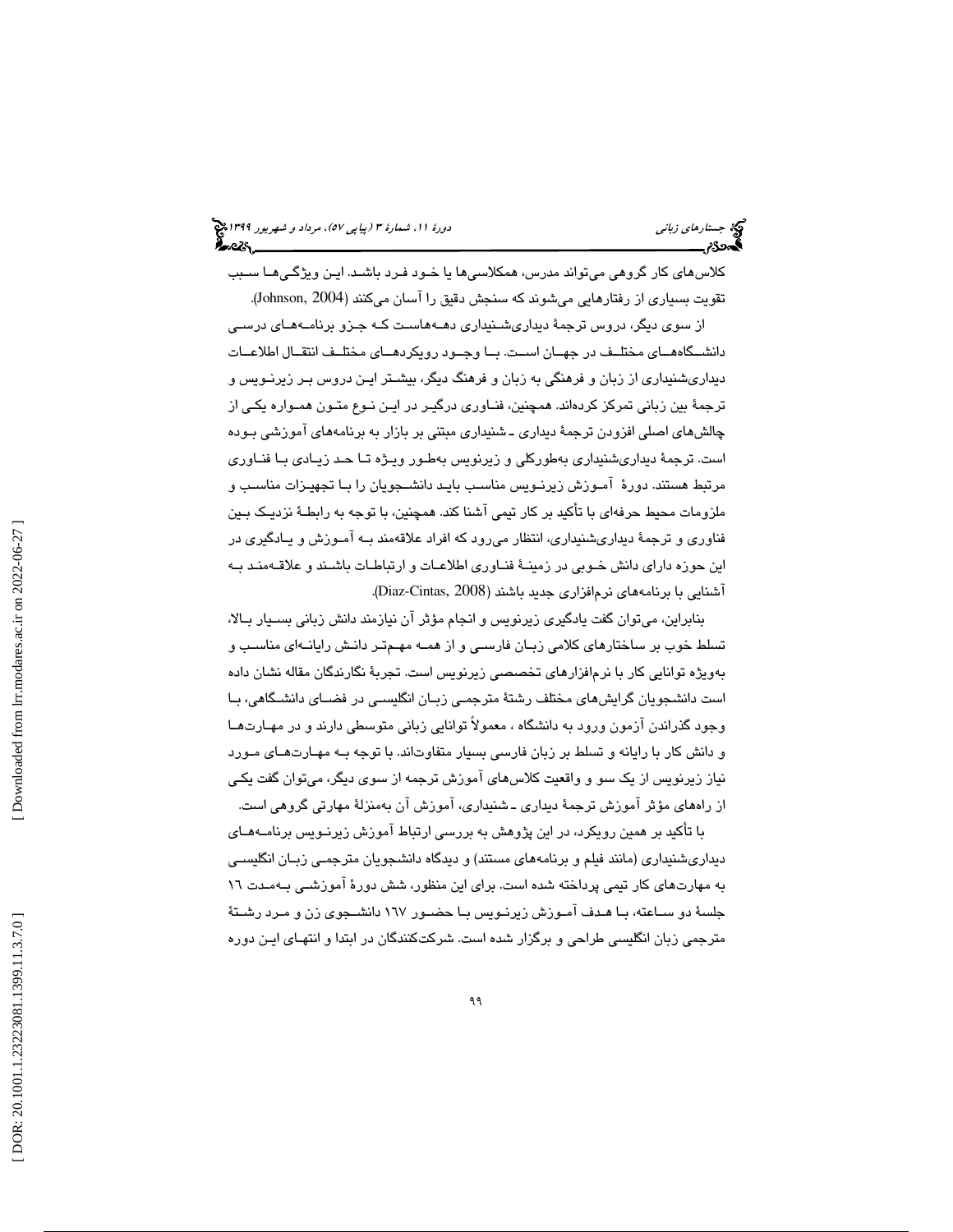به پرسشنامهاي شامل 42 مؤلفهاي طراحيشده از سوي محققان پاسخ دادهاند. پرسش اصـلي اين پژوهش پاسخ به اين سؤال است: آيا ديدگاه دانشجويان مترجمي زبان انگليسـي نسـبت بـه كار تيمي پس از تجربة آموزش زيرنويس تغيير معناداري پيدا ميكند؟

# . پيشينة پژوهش 2

### 1ـ 2 . ديدگاههاي مختلف دربارة آموزش و انواع محيطهاي يادگيري

بر اساس ديدگاه حاجيزاده و همكاران (1384)، بهطوركلي ميتوان سه ديدگاه عمـده نسـبت بـه آموزش را از هم متمايز دانست: پداگوژی'، انـداراگوژی<sup>۷</sup> و سـينرگوژی<sup>^</sup>: ۱. پـداگوژی: روشـ*ـ*ی آموزشي است كه در آن مدرس در يك موضوع درسي خبره است. مـدرس سـخنراني مـي كنـد، درس ميدهد و فراگيران بهصورت منفعل هر آنچه را ميتوانند فـرا مـي گيرنـد. در واقـع ، در ايـن روش دانش تدوينشده بهصورت منظم ارائه ميشود. مشـكل بـزرگ ايـن روش ايـن اسـت كـه فراگيــران معمــولا منفعــل و كــمانگيــزهانــد؛ ۲. انــدراگوژي: مــدرس تســـهيلكننــده و كاتــاليزور فعاليتهاي فراگيران است. انگيزة فراگيران بهدليل درگيري در يـادگيري و داشـتن مسـئوليت در فرايند آموزش تقويت ميشود. موفقيت اين روش وابسته به موقعيت است و در همة موقعيتهـا اموزشي قابل استفاده نيست و ٣. سينرگوژي: بهترين ويژگـي،اي دو مـورد ذكرشـده را دارد؛ فراگيري دانش مدون تحت شرايطي كه درگيري و تعهدات افراد را بـر مـي انگيـزد. در ايـن روش انگيزه نقش مهمي دارد. اگر فراگيران انگيزه نداشته باشند، نه مؤثر عمل ميكنند و نه يـادگيري را مفيد مييابند. مسئوليت يادگيري در اين روش بر دوش شركتكنندگان در دورة آموزشي اسـت و همياري آنها را ميطلبد. به همين ترتيب، نظر و ديدگاه فراگيران نسبتبـه يـادگيري از عوامـل مؤثر موفقيت در آموزش است. فراگيـران ممكـن اسـت ديـدگاه هـاي مختلفـي نسـبت بـه فراينـد يادگيري خود داشته باشند (2016 ,Jacobs 1(: . ديدگاه شخصي: رسيدن يا نرسيدن همتايان به هدف خود، اثري روي رسيدن يا نرسيدن شخص به هدفهايش ندارد. مثـل شـناگري كـه كـس سعی میکند رکورد زمانی خود را بهتر کند؛ ۲. دیدگاه رقابتی: هر چیزی کـه بـه همتایـان کمـک ميكند به هدفهايشان برسند به فراگير آسيب ميزند و هـر چيـزي كـه بـه آن هـا آسـيب بزنـد كمكي است به فراگير، مانند رقابت تنيس و ۳. ديدگاه همياری: همتايــان حكــم هميــاران را دارنــد.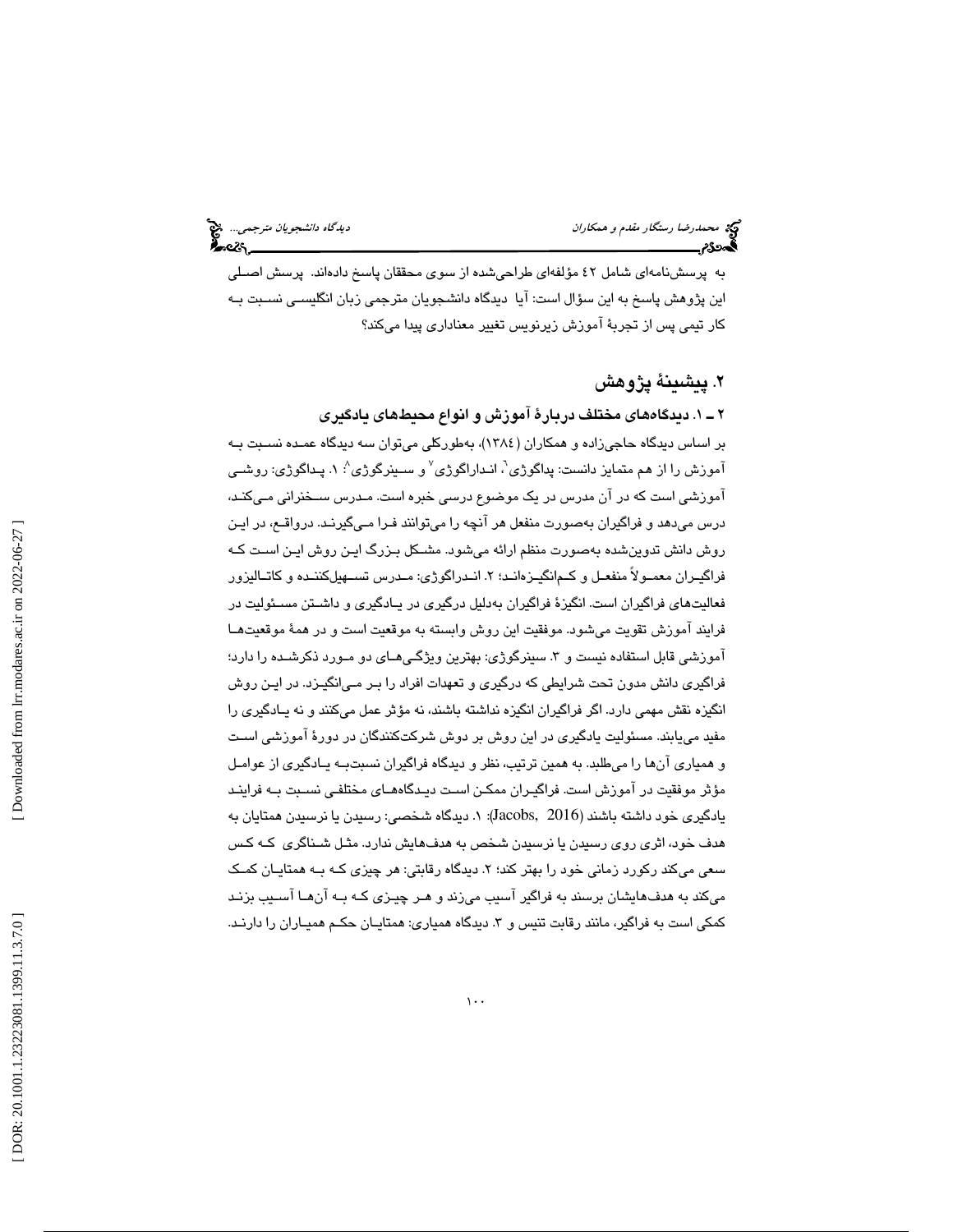هر چيزي كه آنها را به هدفشان برساند فراگير را هم به هدف ميرسـاند و هـر چيـزي كـه بـه آنها آسيب بزند به رسيدن فراگير بـه هـدفش آسـيب مـي زنـد؛ ماننـد تـيم فوتبـال. بـر اسـاس مشاهدات و اطلاعات موجود در واقعيـت آمـوزش ترجمـة زيرنـويس، ديـدگاه سـوم در هـر دو تقسيمبندي مناسبترين و نزديكترين ديدگاه به آموزش زيرنويس است.

علاوه بر سه ديدگاه مذكور نسبت به آموزش، ميتوان انواع مختلف محيطهـاي يـادگيري را نيز از هم تميز داد. محيطهاي يادگيري شامل انواع مختلف رقابتي، فردي و مبتني بر همياريانـد (Ellis, 1990 ). در فضاي رقابتي برد هر فرد به معناي باخت ديگري است. در اين نـوع فضــاي آموزشي، برندة رقابت نيز آسيب ميبيند. فرد برنده ممكن است محبوبيت خود را از دست بدهـد و در ادامة تعامل با ديگران دچار مشكل شود. افراد شكسـت خـورده نيـز در ايـن محـيط بيشـتر بهدنبال جبران اعتمادبهنفس خود در ديگر فعاليتها خواهنـد بـود. تـأثير منفـي ديگـر ا يـن روش براي افراد متوسط است. محيط رقابتي به اين افراد اجـازه درخشـش نمـي دهـد. فضـاي رقـابتي آموزشي را نميتوان بهطور كامل رد كرد؛ اما رقابت شرايطي دارد: افراد بـا توانـايي يكسـان بـا يكديگر رقابت كنند، تعداد برندهها تا حد امكان زياد باشد، به افـراد اطمينـان دهـيم رق ابـت بـراي آنها حكم مرگ و زندگي ندارد. از رقابت در محيطهاي آموزشي براي ايجاد لذت، تغيير سـرعت انجام تكاليف يا مرور مطالب ميتوان بهطور مؤثر استفاده كرد. در كلاسهاي انفرادي، افـراد در انجام پروژه تنها هستند و اين مسئله با اين واقعيت كه يادگيري اساساً فعاليتي اجتماعي اسـت و بيشتر آموختههـاي مـا حاصـل تعامـل بـا ديگـران اسـت، در تنـاقض اسـت؛ امـا در نـوع سـوم محيطهاي يادگيري، نگاه به يادگيري اين است كه يا همه نجات مييابيم يا همه غرق ميشـويم و نوعي وابستگي مثبت ميان افراد وجود دارد. همچنين، پاسخگويي فردي بهوجـود مـي آيـد، بـدين ترتيب كه همة افراد بايد بر همهچيز مسلط باشند و مهارتهاي اجتماعي 9 لازم را فراگيرند.

### 2ـ 2 . گروهبندي در پروژههاي زيرنويس

در صورت استفاده از روش همياري، انتخاب روش گروهبندي مناسب نيز اهميت مييابـد. بـراي گروهبندي مناسب پيشنهاد ميشود گروههايي نامتجانس و تركيبي از افراد با توانـايي متوسـط، ضعيف و بالا تشكيل شود تا به ترغيب همآمـوزي منجـر شـود؛ بـه ويـژه مـي تـوان بـر اسـاس 9 هوشهاي چندگانه، افراد را گروهبندي كرد تا در هر گروه توانمنـدي هـا و اسـتعدادهاي متفـاوت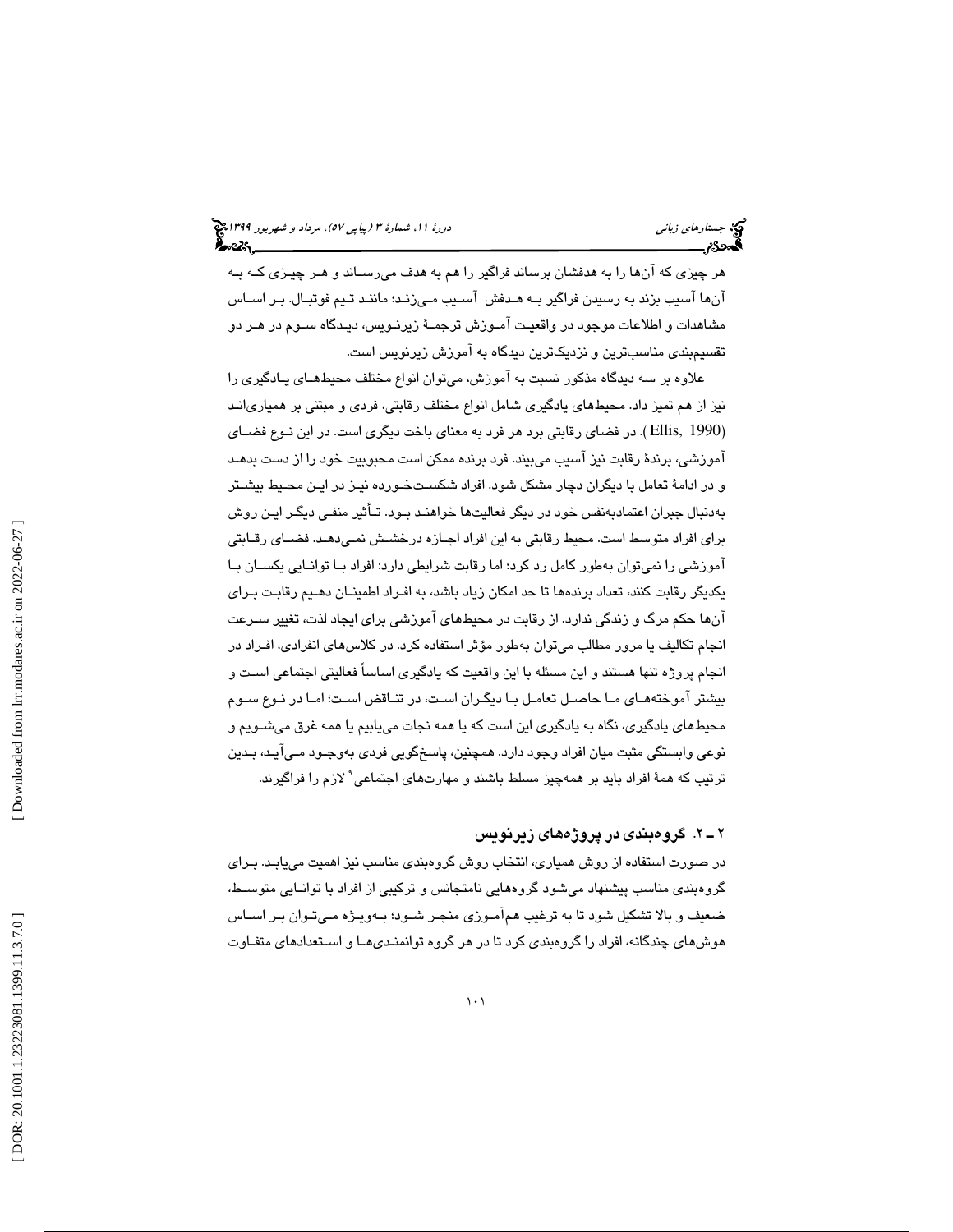داشته باشيم (2002 ,Williams(. در همين راستا، تعيين نقش اعضاي تيم از قبل نيـز مـي توانـد بسيار مؤثر باشد. تعيين نقشها به سطح كلاس درسـي و يـا موضـوع مـورد يـادگيري بسـتگي دارد و زمينة مشاركت را بيش از پيش فراهم ميكنـد. همچنـين، توصـيه مـي شـود كـه نقـش هـا چرخشي باشند تا مخصوصاً مهارتهاي رهبري<sup>. \</sup> افراد با پذيرش مسئوليت گروه تقويت شـود و مهارتهاي رشدنيافتة افراد تقويت شود. همچنين، براي تشكيل گروههاي نامتجانس، مـي تـوان ميزان پيشرفت تحصيلي، نگرش به كار و فعاليت، قوميت، شخصيت (مانند، برونگرا/ درونگـرا)، طبقة اجتماعي، جنسيت و نيازهاي ويـژه را نيـز معيـار قـرار داد. البتـه، بايـد متـ ذكر شـد كـه از گروههاي متجانس نيز ميتوان براي انجام تكليفهاي كوتاهمدت مناسب استفاده كرد كه در ايـن روش گروهبندي تشكيل گروه بهصورت تصادفي، تشكيل گروه بر اسـاس مشـتركات و تشـكيل گروه بر اساس علائق و منافع مشترك نيز مقدور اسـت ( 2002 ,Gacobs (كـه بـه نظـر مـدرس دوره و ارزيابي او از شرايط محيط آموزشي بستگي دارد.

البته، با توجه به تفاوتهاي تخصصي مورد نيـاز بـراي انجـام زيرنـويس، از جملـه توانـايي شنيداري بسيار بالا براي تهية مـتن زبـاني برنامـة چندرسـانه اي، مهـارت بـالا در زمينـة ارائـة ترجمهاي شيوا و كوتاه به زبان فارسي و همچنـين، توانـايي كـار بـا نـرم افزارهـاي تخصصـي ساخت زيرنويس، روش گروهبندي نامتجانس در كلاس آموزش زيرنـويس معمـولاً مطلـوب تـر است.

 بهنظر جانسون (2002) ميتوان در محيطهاي آموزشي از انواع گـروه هـاي يـادگيري بهـره برد؛ اما با توجه به شرايط خاص آموزشي مورد نيـاز در كـلاس تـد ريس زيرنـويس، همـه نـوع گروهبندی مطلوب اهداف آموزشی اين نوع كلاس نيست. گـروهمـای يـادگيری عبـارت|نـد از: ۱. كاذب: در اين نوع، در ظاهر فراگيران با يكديگر صحبت ميكنند؛ اما در بـاطن بـا يكـديگر رقابـت میكنند و اطلاعات را از یكدیگر مخفی میكننـد؛ ۲. سـنتی: فراگیـران بــهكـار بــا یكـدیگر گمــارده میشوند؛ ولی تكالیف بهگونهای است كه درواقع، به كار گروهی چنـدانی نیـازی نیسـت. در ایـن گروهها برخي از فراگيران وقت خود را به بطالت ميگذرانند و بدون زحمت از نتايج ساير اعضـا بهرهمند میشوند؛ ۳. مشارکتی: فراگیران به کار با یکدیگر گمارده میشوند و باور این اسـت کـه موفقيت به تلاش همة اعضاي گروه بستگي دارد و هـدف مشـترك گـروه بـه حـداكثر رسـاندن يادگيري همه به همراه مشاركت همة اعضا در كار گروهي با هدف دستيابي بـه نتيجـة مشـترك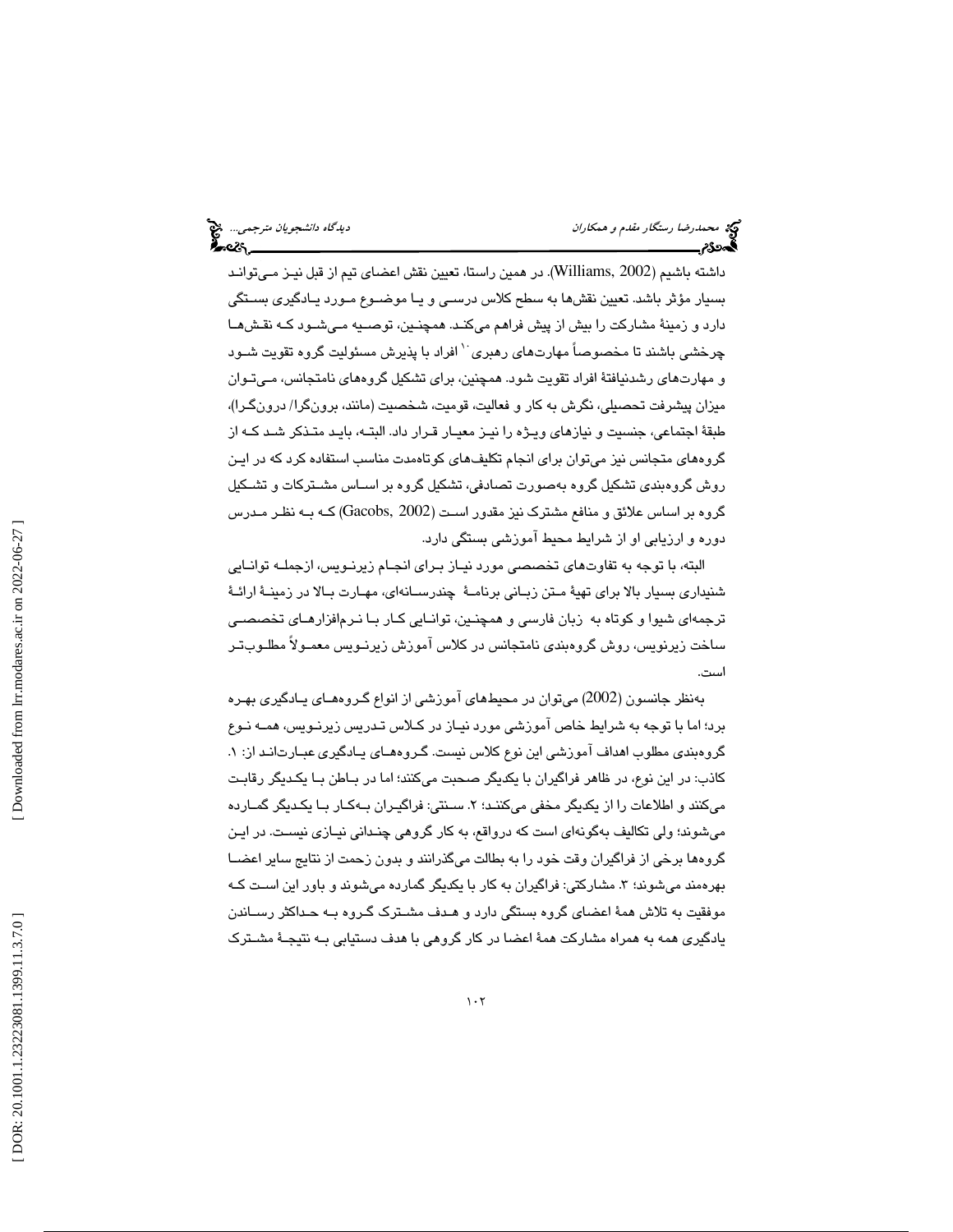است؛ ٤. مشارکتی با عملکرد بالا: همهٔ معیارهای گروه مشارکتی را دارد با این ویژگی مضــاعف كه سطح عملكرد گروه بيش از سطح عملكرد هر يك از اعضاست؛ اعتماد، احترام و عشق بسـيار زياد اعضا نسبت به يكديگر سبب تسريع در حل تكاليف ميشود. بر اساس تجربة نگارنـدگان از دورههاي برگزارشده آموزش زيرنويس، گروههاي مطلوب براي كـلاس آمـوزش زيرنـويس، از نوع سوم و چهارم هستند.

# ۲ ــ ۳. تفاوت بين گروه'' و تيم''

نظريهپردازان با تمايز ميان گروه و تيم، از استفاده از كلمة گـروه بـراي فعاليـت مسـتمر جمعـي اجتناب ميكنند و از كلمة تيم استفاده ميكنند؛ ازجمله تفاوتهاي بارز ميان گـروه و تـيم از نظـر اين عده اين موارد است: ١. در گروه اعضا مستقل از يكديگرند؛ ولي در تيم اعضا بهطور هدفمنـد و وابسته بههم عمل میكنند؛ ۲. در گروه، اعضا بیشتر به اهداف خود تكيه میكنند؛ ولی در تـيم، کار برای رسیدن به اهداف مشترک است؛ ۳. در گروه دســتورات از ســوی ســرگروه بــه گــروه داده میشــود؛ امــا در تــيم شــراكت در وظــايف تيمــی طبــق اســتعداد افــراد اســت؛ ٤. در گــروه درگیریها سبب جدایی میشوند؛ اما در تیم درگیریها سالم است؛ ٥. درگیری گروه بــا مداخلــهٔ سرگروه حل میشود؛ ولی تیم خودش مشكلات را حل میكند؛ ٦. ارتباطات گروهـی بــه مراقبـت نياز دارد؛ ولي در تيم ارتباطـات صــادقانه اسـت؛ ٧. در گـروه تعــاملات بـراي دادن اطلاعــات و نصيحت است؛ ولي در تيم تعاملهـا بـراي حـل مشـكل برنامـه ريـزي مـي شـوند (حـاجي زاده و همكاران، 1384 ).

# 4ـ 2 . آموزش زيرنويس و كار تيمي

در محيطهای اموزشی امروزی، دانشجویان دیگر شرکتکنندگانی منفعل نیستند. نظام امـوزش و پرورش همواره به اين پرسش ميپردازد كه دانشجويان بايد چه مهارتهايي داشته باشـند تـا يادگيري آنها مؤثر و دائمي شود و آنها را براي رقابت در كار آماده ســازد و احتمــالاً بهتـرين پاسخ به اين پرسش، كار تيمي است. با اين حال، بايد توجه كرد كه مفهوم كار تيمي ممكن اسـت بهراحتي با مفهوم سادهٔ «کار گروهي» اشتباه گرفته شود. «تيم» بايـد بـراي دسـتيابي بـه هـدفي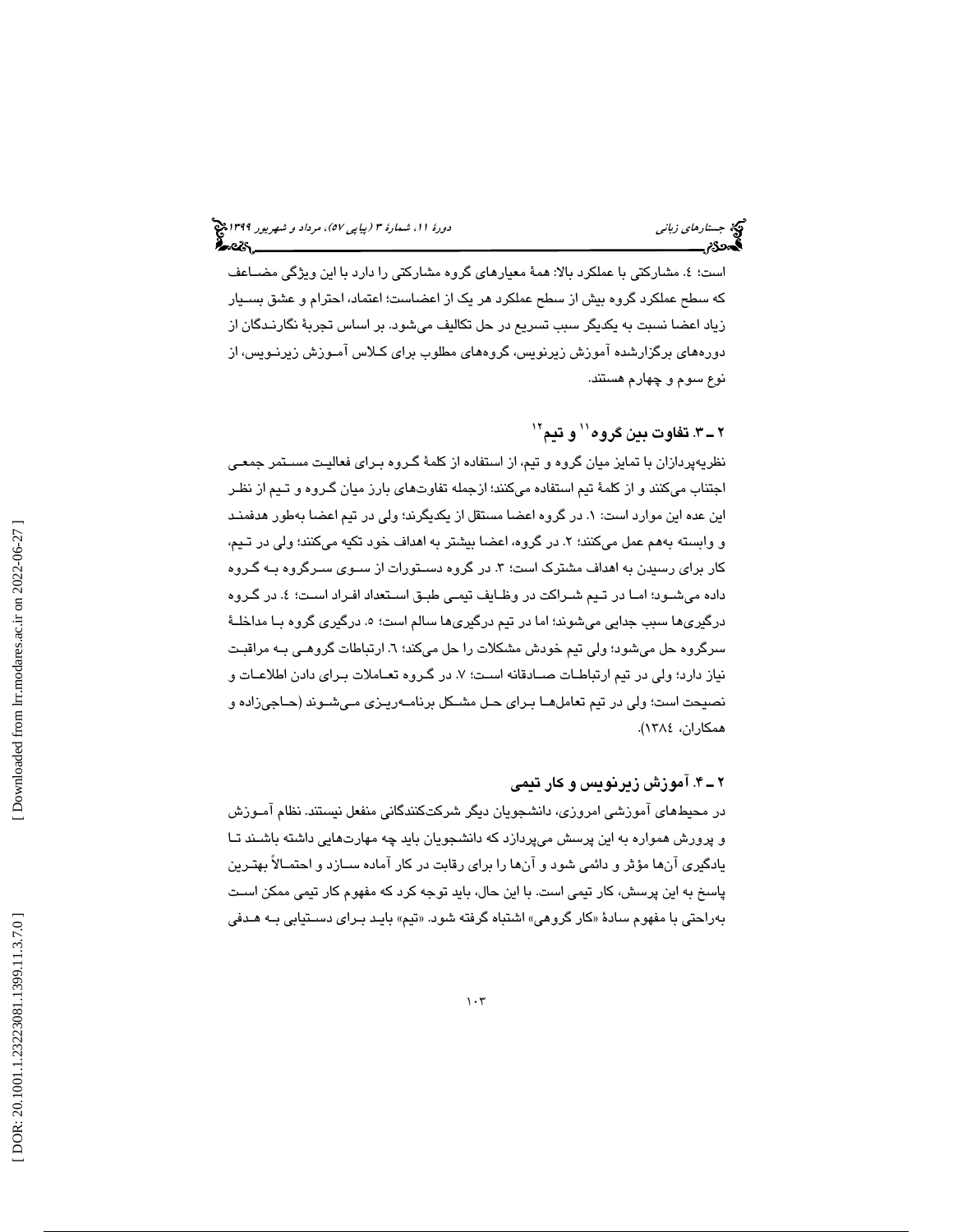مشترک اقدام به ايجاد همکاری و پيشرفت کند؛ اما نکتۀ مهم اينجاست که آيا تيم تشکيلشـده در يک برنامهٔ درسی دانشگاهی میتواند بـه هـدفی کـه در محـيط کــاری مهـم اسـت ، دسـت يابـد 2015 ,Volkev & Volkev(. يكي از فراينـدهاي اصـلي بـراي پـروژ ة يـادگيري تيمـي، تعيـين ) هدف يادگيري است.

نتيجـهٔ يـادگيري تعيـين هـدف اصـلي تيمـي شـامل اهـداف كوچـكـتـر، ارزيـابي عملكـرد و بازخورد<sup>۱۲</sup> است. تعيين هدف مستلزم ايجاد اهداف كوچك<code>تر مشخص و قابل دستيابي از طريـق</code> مشاركت، پذيرش، درك و حمايت است. ارزيابي عملكرد و جنبههاي بازخورد تعيين هدف تيمـي متضـمن آن مـيشـود كـه تـيم بـهصـورت كلـي و اعضـاي آن بـهصـورت انفـرادي در مـورد عملكردشان بازخورد دريافت ميكنند. تيم و اعضاي آن بايـد بتواننـد انتقـادات و بازخوردهـا را بهشكلي مثبت لحاظ كنند. پس از دريافت بازخورد و انتقادات، تيم و هـر عضـو تـيم بايـد رفتـار خود را مطابق با آن بهبود بخشد و تعديل كند (Kara Vance, 2014).

هنگامي كه دانشجويان بهمنظور انجام كاري وارد يك تيم ميشوند، درك آنها از نقـش تـيم ممكن است دو جنبه داشته باشد: دانشجويان از يك سو اين تيم را بهمنزلة وسـيله اي بـه منظـور به ثمر رساندن وظيف ة تعيينشده به حداكثر كارايي ممكن مـي بيننـد و از سـوي ديگـر آن را بـه - منزلة وسيلهاي براي پيشرفت دانش فردي و جمعـي خـود مـي داننـد. در محـيط آموزشـي بايـد تمركز بيشتري بر روي مورد دوم صورت گيرد؛ درنتيجه، درك دانشجو از فرايند كـار تيمـي در دانشگاه به انتظارات او از نقش تيم و وظيفهٔ تعيينشده بستگي دارد. تيم دانشجويي ممكـن اسـت در دستيابي به نتيجهٔ مطلوب كار گروهي كارآمد باشد؛ اما در دسـتيابي بـه يـادگيري عميـق در مورد يك موضوع ناكارآمد باشد. ممكن است نادرست فرض شود كـه رضـايت دانشـجويان از يافر ند كار گروهي ميتواند صرفاً با نمرهاي كه براي كار تيمـي ثبـت شـده ، سـنجيده شـود. ايـن نارضايتي از روند كار تيمـي، بـه لحـاظ نظـري سـبب مـي شـود يادگيرنـده از ورود بـه تـيم در محيطهاي ديگر، ازجمله محل كار آيندهٔ خود دوري كند (Volkov & Volkov, 2015).

همانطور كه پيشتر اشاره شد و همچنين، با توجه به حقايق بازار، زيرنويس، نتيجـهٔ تـلاش تيمي است. از ابتداي پروژ ة ديداريشنيداري تا توليـد محصـول نهـايي ، مراحـل مختلفـي وجـود دارد و اين حقيقت را نشان ميدهد كه ساخت زيرنـويس بيشـتر كـار ي انفـرادي نيسـت ( -Diaz Cintas & Remael, 2014). فرايند ترجمه شامل وظايف مختلفي است كـه در مراحـل مختلـف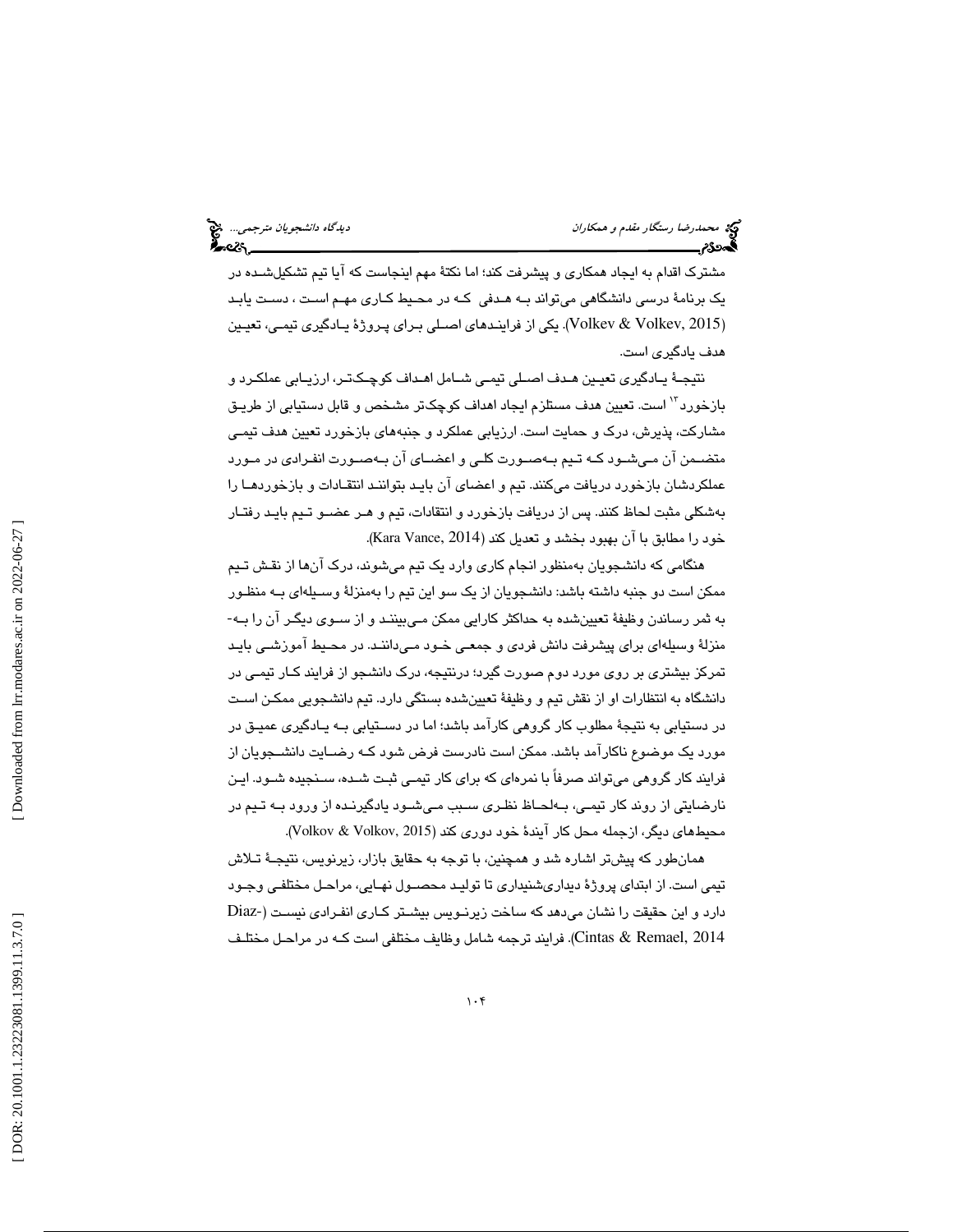# (پياپي 57)، مرداد و شهريور 1399 جستارهاي زباني دورة ،11 شمارة 3

سازماندهي شده و از سوي اعضاي تيم با نقشهاي مكمل توسعه يافته است.

سانچز (2004) چهار روش انجام پروژههاي زيرنويس را از هم تفكيك ميكند كه سـه روش آن بهطور تيمي و روش آخر بهطور فـردي اسـت. روش اول شــامل پـيشترجمــه ٔ`، تنظـيم ٛ` و کدگذاری<sup>7</sup>' است: در این روش متنی که قبلاً از سوی یک یا چند نفر از اعضای تیم ترجمــه شـده است، پيش از آنكه در محل خود قرار گيرد از سوي اعضاي ديگـر تـيم بـا واحـدهاي زيرنـويس تنظيم ميشود. درنهايت، نسخة تنظيمشده از سوي زيرنويسگذار بـا اسـتفاده از نـرم افـزار كـد زمان ورود و خروج دريافت ميكند. روش دوم شـامل پـيش ترجمـه، كدگـذاري و تنظـيم اسـت: مانند روش قبل، فردي متن را ترجمه ميكند و فرد ديگري بهمنزلة زيرنويسگذار بـا اسـتفاده از نرمافزار، كد زمان ورود و خروج را براي هر زيرنـويس توليـد مـي كنـد. سـپس، مـتن ترجمـه و كدگذاريشده، از سوي شخص ثالثي روي تصوير تنظـيم مـي شـود. روش سـوم شـامل تنظـيم متن، كدگذاری و پسترجمه<sup>\\</sup> است: ابتدا شخصی متن زیرنویس را به زبان اصلی تنظیم میكنـد. زيرنويسگذار، زيرنويس متن اصلي را مـي سـازد و در نهايـت، متـرجم وارد عمـل شـده و فايـل كدگذاریشده را ترجمه میكند. بیشـترین كـارایی ایـن روش در مـواردی اسـت كـه قـرار اسـت پروژهاي به زبانهاي گوناگون در زماني كوتاه زيرنـويس شـود. روش چهـارم شـامل ترجمـه/ تنظيم و كدگذاري فردي است: در اين روش، كار مترجم و زيرنويسساز با هم تركيب مـي شـود. پيش از مرحلة قرارگيري، مراحل ترجمه و تنظيم همزمان اجرا ميشـود. همچنـين، متـرجم ابتـدا زيرنويسها را در محل خود قرار ميدهد سپس آنها را ترجمه يا با تصوير تنظيم مي كند. البتـه همانطور كه خوشسليقه و عامري (1396 ) اشاره مـي كننـد، بـا توجـه بـه عـدم وجـود صـنعت زيرنويسگذاري حرفهاي در ايران، الزامات و معيارهـاي زيرنـويسگـذاري در فارسـي همچنـان ناشناختهاند و تمامي آموزشها ميبايد بر اساس الگوهـا و اسـتانداردهاي زيرنـويس گـذاري در انگليسي صورت ميگيرد.

با وجود ماهيت چندمرحلهاي ترجمه، بسياري از نظامهاي آموزشي در ايجاد هماهنگي ميـان كلاسها در زمينــههــاي مختلـف ايـن رونـد ناكـام هسـتند. بنــابراين، دانشـــجويان ممكـن اسـت مهارتـهای لازم برای تكمیل وظایف مختلف را بهدست اورنـد؛ امـا ســازماندهی فراینـد كلـی را درك نكنند. عدم وجود ارتباط، مانع آموزش در كار تيمي ميشود كه از وظـايف اساسـي بـراي مترجمان امروزي است (Olvera-Lobo, 2009).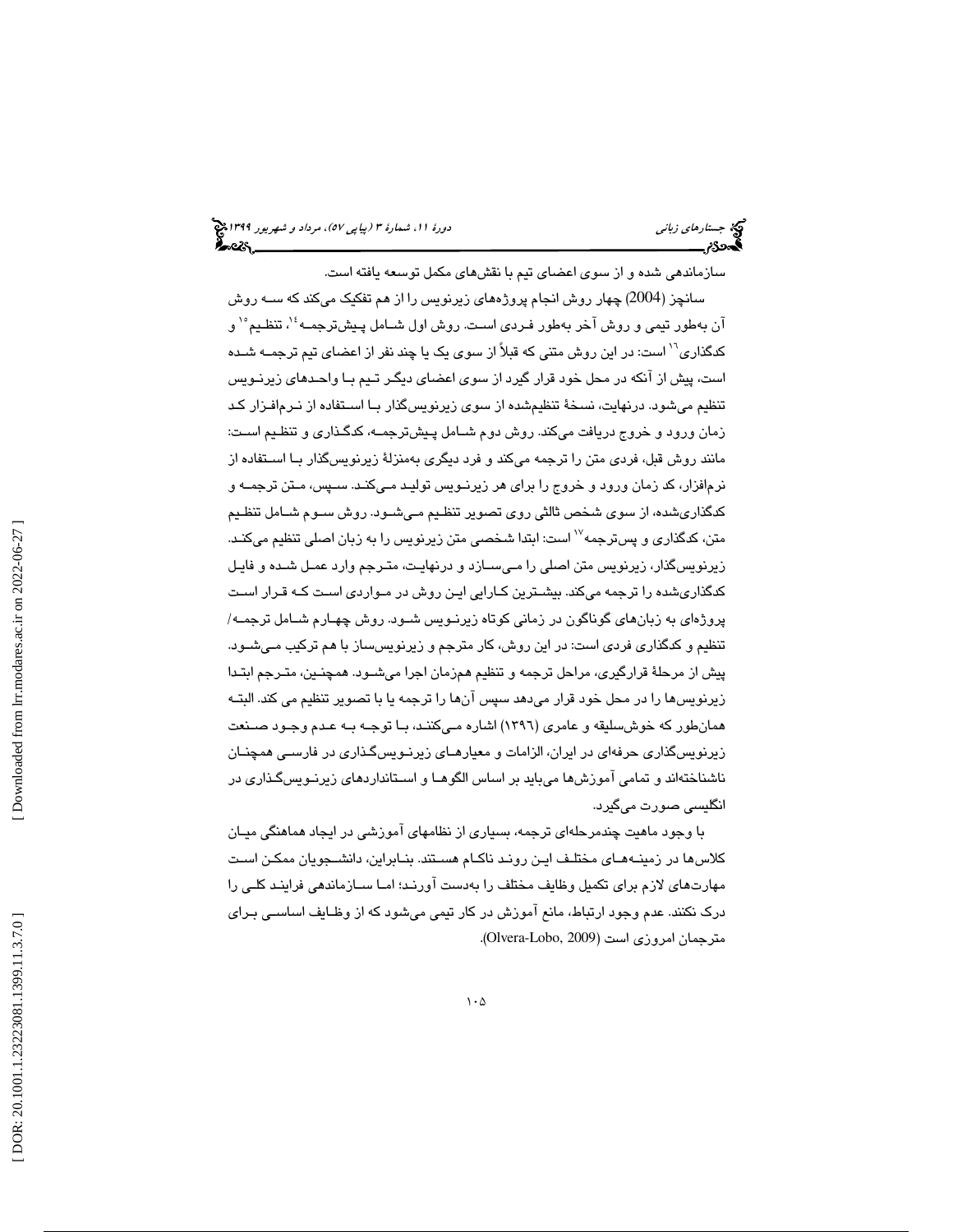دی*دگاه دانشجویان مترجمی...* چ<mark>خ</mark><br>استاد استاد استاده کلیده

# .3 روش پژوهش

پژوهش حاضر به بررسي تأثير تجربـة زيرنـويس برنامـه هـاي ديـداري ـ شـنيداري در كـلاس آموزش زيرنويس، بر تغيير نگرش دانشجويان به اهميت مهارتهاي تيمي ميپـردازد. همچنـين، براي رسيدن به اين هدف، پرسشنامهاي معتبر و مطمئن براي سـنجش نگـرش دانشـجويان بـه مهارت كار تيمي طراحي و ارزيابي ميشود. از آنجا كه پرسشنامة بـومي مناسـبي در راسـتاي انجام پژوهش يافت نشد، نگارندگان پرسشنامهاي جديدي طراحي كردند و پس از اعتبارسنجي بهصورت پيشآزمون و پسآزمون در ابتدا و پايان دورة آموزشي به شركتكنندگان ارائه شد.

#### 1ـ 3 . پرسشنامه

آيتمهای اوليه پرسشنامه بر اساس پرسشنامهٔ برانگاردت (2009) تهيه شد. ايـن آيـتمهــا ابتـدا<br>ترجمه شدند و در مرحلهٔ اول پژوهش کيفي، از اين آيتمها در مصـاحبههای گروهی^` بــهمنظـور بررسي انطباق آنها با شرايط كلاسهاي آموزشي داخل ايران اسـتفاده شـدند . روش مصـاحب ة گروهی ارتباط نزديكی با تجربهٔ جمعی بارش فكری" گروه دارد و شامل تفكر شـركتكننـدگان در كنار يكديگر، الهامبخشيدن و بهچالش كشيدن يكديگر و واكـنش بـه مسـائل پـيش روسـت ( , Dorngei(. ها داده از چهار گروه كه هر گروه شامل 12 دانشجوي زن و مرد در مقـاطع <sup>20</sup> 2007 كارشناسي و كارشناسي ارشد در رشتة مترجمي زبان انگليسي از دانشـگاه فردوسـي مشـهد و دانشگاه بينالمللي امامرضا<sup>رع)</sup> در مشهد بودند جمعآوري شـد. آيـتمهـاي مـرتبط بـا اسـتفاده از دادههاي مصاحبههاي گروهي نهايي شد به. نظر دورنيه (*ibid* ( تعداد شـركت كننـدگان نمونـه در تحقيقات كيفي بايد تا زمان به اشباع رسيدن نتايج افزايش يابد. جمعآوري دادهها با چهـار گـروه درمجموع، شامل 48 شركتكننده به مرحلة اشباع رسيد. سپس فهرستي از 60 آيتم مرتبط بـراي اولين پيشنويس پرسشنامه تهيه شد كه بر اساس پيشـينة پـژوهش و مصـاحبه هـا جمـع آوري شد.

 بهمنظور ارزيابي روايي محتوايي، اولين پ يشنويس آيتمهاي پرسشنامه از سـوي محققـان در زمينة مطالعات ترجمه و آموزش بررسي شد. با توجه به نظرات و پيشنهادهاي اين افراد، 18 آيتم به دليل حشو، همپوشـاني، تكـرار و اولويـت بنـدي حـذف شـدند. بـه همـين ترتيـب 42 آيـتم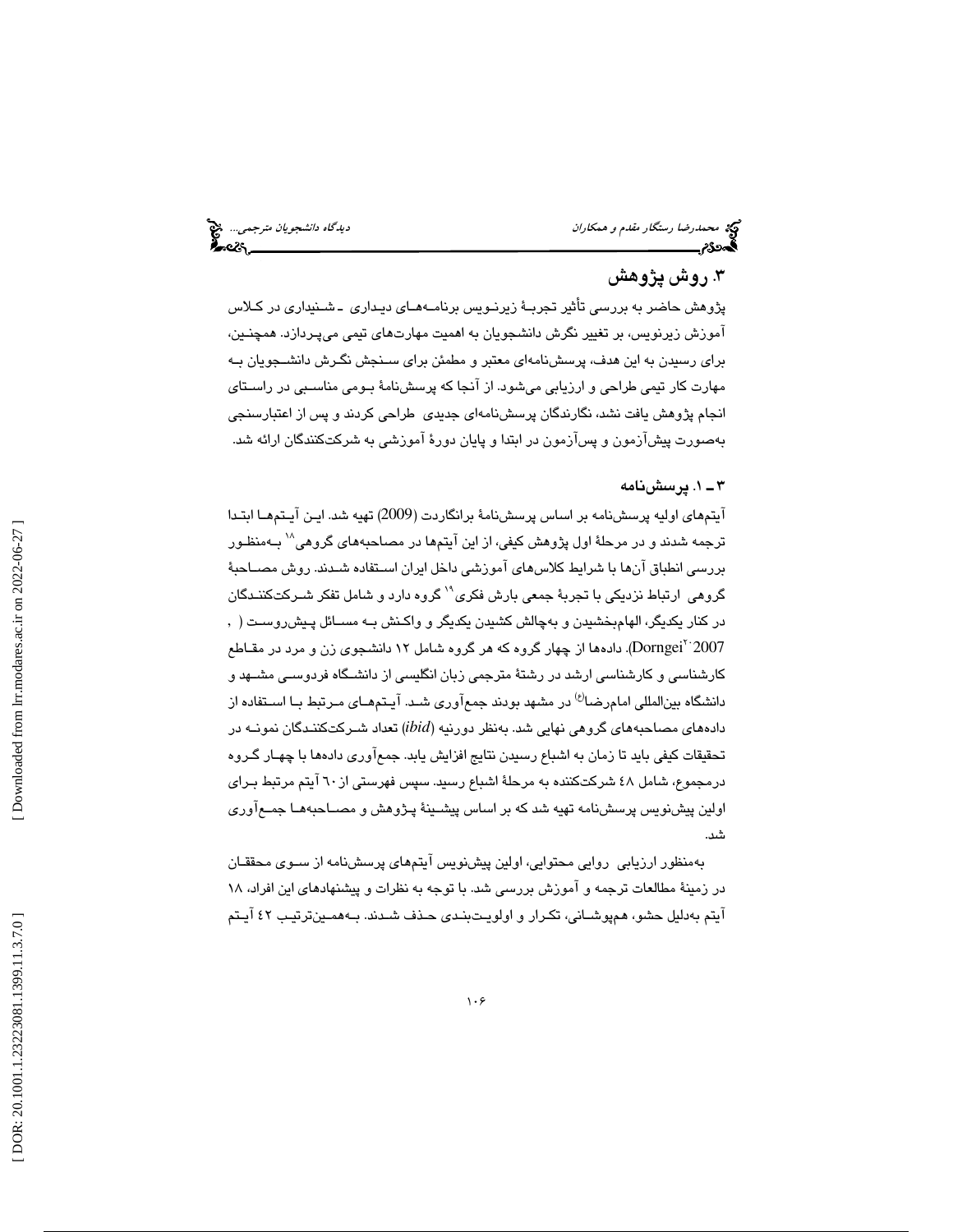باقيمانده نيز بازنويسـي و اصـلاح شـد ند. بـه منظـور د سـتيابي بـه روايـي صـوري، 9 نفـر از شركتكنندگان بالقوه ، آيتم ها را بررسي كردند و درك آنها از هر آيتم بحث و بررسـي شـد تـا از خوانايي و روشني آنها اطمينان حاصل شود. تعداد كمي از آيـتم هـا بـه لحـاظ زبـان ي مجـدداً اصلاح شدند. سپس پيشنويس نهايي پرسشنامه تهيه شد و براي پاسخ بـه آيـتم هـا از مقيـاس پنجگانهٔ لیکرت استفاده شد. در مرحلهٔ کمی این پژوهش، دادههای کمی با استفاده از پرسشنامـهٔ طراحي شده بهصورت پيشآزمون و پسآزمون جمعآوري و تحليـل شـدند. بــهمنظـور تصـديق ويژگي روانشـناختي يافتـهمـا ازجملـه روايـي سـاختاري و پايـايي و همچنـين، تحليـل دادهمـا بهمنظور پاسخ به اولین پرسش تحقیق، تحلیل عاملی تصدیقی<sup>۲</sup>٬ و تحلیل پایایی مقیـاس اســتفاده .شد

#### 2ـ 3 . شركتكنندگان

شش كلاس آموزشي در نيمسال اول سال تحصيلي 1395 ـ 1396 بـراي آمـوزش مهـارت هـاي عملي كار تيمي و ترغيب دانشجويان به استفاده از كار تيمي در زيرنويس انتخاب شدند. مجمـوع شركتكنندكان در اين كلاسها 167 زبانآمـوز رشـتة مترجمـي زبـان انگليسـي ( 107 زن و 60 مـرد) در دانشــگاه امــام رضــا<sup>(ع)</sup> مشــهد بودنـد. دانشــجويان در بخـش اول دورهٔ آموزشــی ١٦ جلسهاي بهمدت ١٠ جلسـه بـا مبـاني ترجمـه و زيرنـويس و نـرمافزاهـاي آن و فراينـد سـاخت زيرنويس بهمنزلة كاري تيمي كاملاً آشنا شدند. براي سنجش تغيير ديدگاه دانشجويان نسبت به اهميت و ماهيت كار تيمي در انجام پـروژه هـاي ترجمـه وزيرنـويس در ابتـداي دوره و پـيش از شروع دورة آموزشي، پرسشنامهاي تهيه و بين آنها توزيع و پاسـخ دانشـجويان جمـع آوري شد. دانشجويان از جلسة دهم، به چهل گروه 4 5تا نفري تقسـيم شـدند و طـي سـه مرحلـة دو جلسهاي، سه پروژة عملي زيرنويس را بهصورت تيمي انجام و تحويل دادند و بهصورت عملـي نيز با كار تيمي و كاربرد عملي آن آشـنا شـدند. در پايـان، دوره، بـراي سـنجش تغييـر احتمـالي ديدگاه آنها و تعيين ميزان تأثير كار گروهي در كلاس آموزش زيرنويس، پرسـش نامـه مجـدداً ميان شركتكنندگان توزيع و پاسخهاي ايشان در مرحلة پسآزمون جمعآوري شد.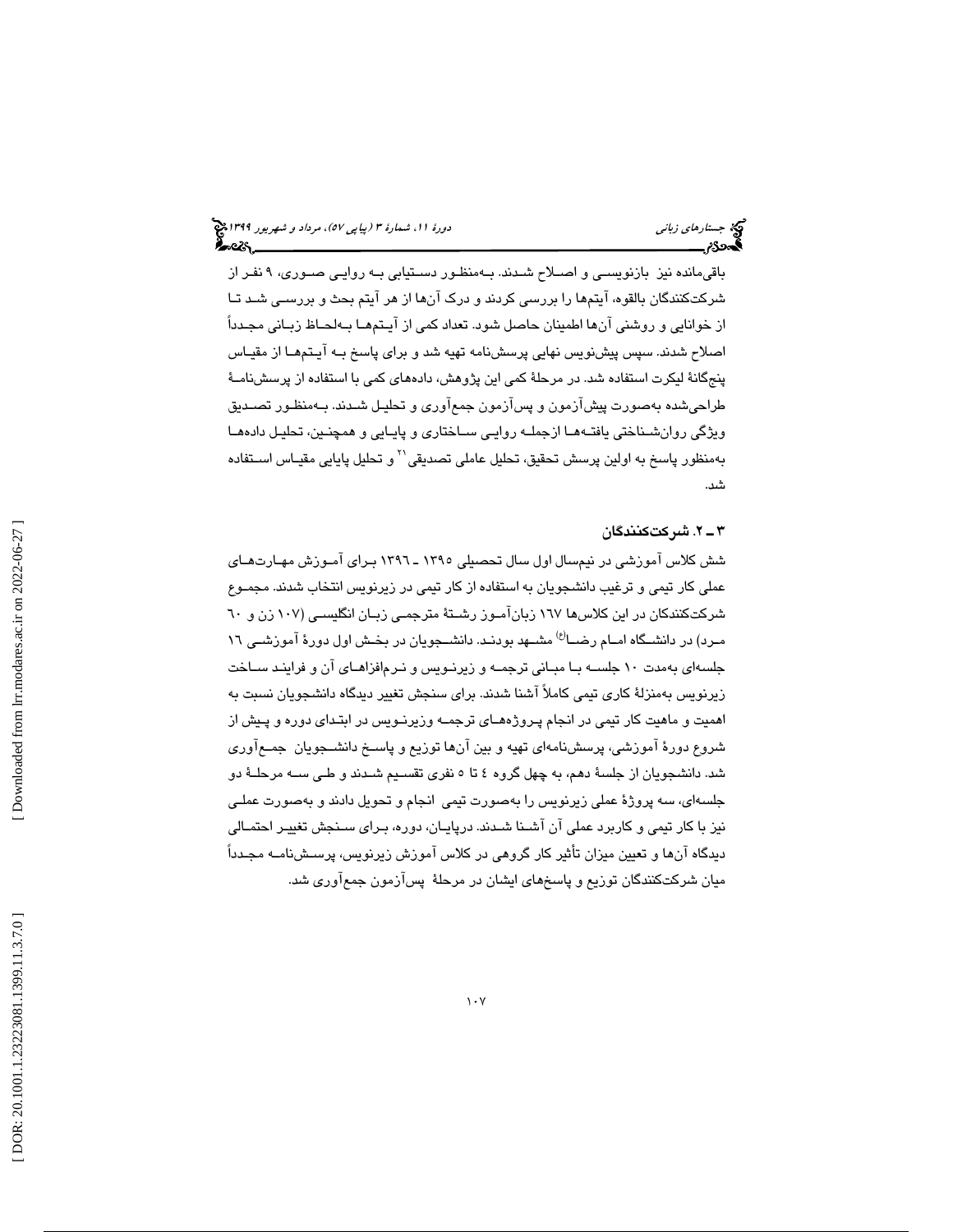د*یدگاه دانشجویان مترجمی...* چ<mark>خ</mark><br>اینچار است مس<u>سسست پ</u>انچار

## 3ـ 3 . فرايند پژوهش

دورة آموزشي زيرنويس با تمركز بر آشناسازي دانشجويان با مباني زيرنويس بر مبناي مهـم - ترين كتاب آموزشـي موجـود در ايـن زمينـه ( 2014 ,Remael & Cintas-Diaz (بـه مـدت 10 جلسهٔ با ارائهٔ مدلها و نمونههای عملی و آموزش کارکرد دو نرم|فزار زیرنویس پرکاربرد بـه-<br>نام « سابتایتل ادیت» <sup>۲۲</sup>و «سابتایتل ورکشاپ » <sup>۲۲</sup> برگزار شد. همچنـین، شــرکتکننـدگان بـا کــار عملي انجام تيمي پرو ژههاي زيرنويس بر اساس مدل سانچز (2004) آشنا شدند. در مرحلة بعـد سه پروژهٔ برگرفته از بازار کار زیرنویس برنامههـای دیـداریشــنیداری (شــامل ســه قســمت از<br>برنامههای «آخر کیکـپزی» ٔ `، «آشپز را به خانه ببر» ٔ ّ <sub>و «</sub>وقتی خانه نبـودی» ``) در مـدت شــش هفتة دوم دوره با هدف آشناسازي آنها با تجربـة عملـي انجـام پـروژة زيرنـويس انجـام شـد. آزمون سنجش ديـدگاه دانشـجويان زبـان بـه مهـارت هـاي كـار تيمـي در ابتـدا و انتهـاي دورة آموزشي به شركتكنندگان داده شد و براي تحليل پاسخهاي شركتكنندگان از برنامة نرمافـزار اس. پی. اس. اس. استفاده شد.

# ۴. يافتهها

### 1ـ 4 . روايي پرسشنامه

 بهمنظور بررسي روايي ساختاري پرسشنامه، تحليل عاملي تأييـدي اسـتفاده شـد. از آنجـا كـه برخي از مدلهاي اندازهگيري، دقت دادهها را نشان نميداد، محققان اصلاحاتي را در مدل ايجـاد كردند. اين اصلاحات شامل حذف يك آيتم از دستة دوم تصميمسازي و فرايند انجام كـار تيمـي (t5) و يک آيتم از دستهٔ سوم عوامل مؤثر در موفقيت كار تيمي (t2) بهدليـل بارهـاي كـم بـوده است. علاوه بر اين، خطاهاي دو مورد از آيتمهاي دستة پنجم تعامل و رشد اعضاي گروه ( 9t و t14) همبستگي داشتند؛ زيرا هر جفت از اين آيتمها به محتواي مشابهي اشاره ميكند.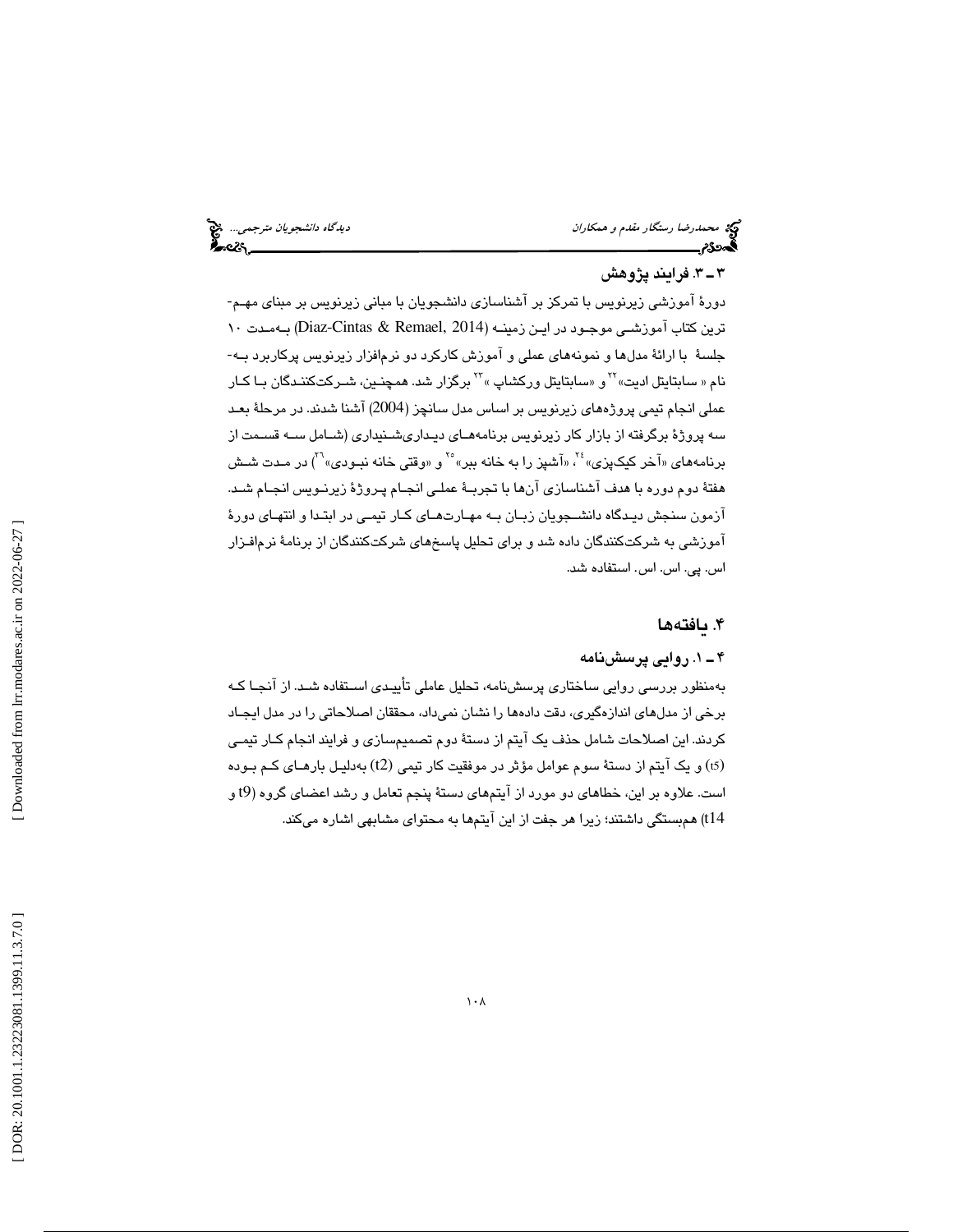(پياپي 57)، مرداد و شهريور 1399 جستارهاي زباني دورة ،11 شمارة 3

|                               |                               | <b>LADICI.</b> OUGH III IIIUCA |                        |       |                     |
|-------------------------------|-------------------------------|--------------------------------|------------------------|-------|---------------------|
| خطاى ميانگين<br>مجذورات تقريب | شاخص هنجارشده<br>برازندگی     | برازندگی<br>هنجارشده           | شــاخص<br>نيكويي برازش | X2/df |                     |
| $\cdot \cdot \wedge$          | .9<                           | .9<                            | $\cdot$ $9 \cdot \lt$  | r<    | مقادىر قاىل<br>قبول |
| $\cdot \cdot \vee \wedge$     | $\cdot \lambda \lambda \circ$ | ۰٬۹۱۰                          | ٠.٨٦٨                  | 0.۱   | مدل اوليه           |
| $\cdots$ $V\tau$              | .9.7                          | ۰.۹۱۲                          | ۰۰۱۰                   | ۱.٥۹  | مدل<br>برازنده      |

#### جدول 1: شاخص نيكويي برازش **Table1**. Good fit index

شاخص نيكويي برازش قبل و بعد از اصلاح در جدول شمارة 1 مشـاهده مـي شـود. تمـامي شاخصهاي نيكويي برازش در محدودهٔ قابل قبول هستند و نسبت مجذور خي به درجـهٔ آزادي در مدل يك عاملي از سه كوچـك تــر اســت و بــا مـــلاك هـــاي مربـوط هـــم خـــوا ني دارد. شــاخص نیكویی برازش<sup>۷۷</sup> در مدل نخـست برابـر ۸٦ درصد و در مـدل اصلاح شده ۹۰ درصـد است كه نشاندهندهٔ برازندگی مـدل اصلاح شده است. بهمنظـور برخـورداری از مـدلی برازنـده، ميبايد كمتر از ، 3 GFI، CFI و NFI بيشتر از 90 درصـد و RMSEA كـم تـر از 8 درصـد χ2/df باشد. ساير شاخصهاي هب دستآمده مدل تكعاملي هم در مقـام مقايسـة مقـادير بهتـري را بـه خود اختصاص دادنـد و درحقيقـت، بـرازش بهتـري داشـتند. بـر ايـن اســاس مـي تـوان نتيجـه گرفت كه آيتمها روي شش عامل كلي بار ميگيرند .

برازندگی الگو بر اساس شاخص هنجارشدهٔ برازندگی $^{\gamma}$ ، ریشـهٔ خطـای میـانگین مجـذورات تقریـب<sup>۲</sup>٪ برازنـدگی هنجارشـده َ ّ و نیكـویی بـرازش بررســی شـد. گفتنــی اسـت كـه هـر چـه شاخصهاي نيكويي برازش و برازندگي هنجارشده به عدد 1 نزديكتر باشـند، بـرازش مطلـوب الگو را نشان ميدهند.

به اعتقاد كلاين (2015 ) مقادير ريش ة خطاي ميانگين مجذورات تقريب بين صفر 5تا درصـد بيانگر برازش خوب و 05درصد تا 08درصد نشاندهندة برازش قابل قبـول اسـت. بنـابراين، بـا توجه به شاخصهاي برازش جدول شمارة 1 و ضرايب استانداردشده ميتـوان گفـت كـه مـدل تأييدي داراي برازش قابل قبولي است.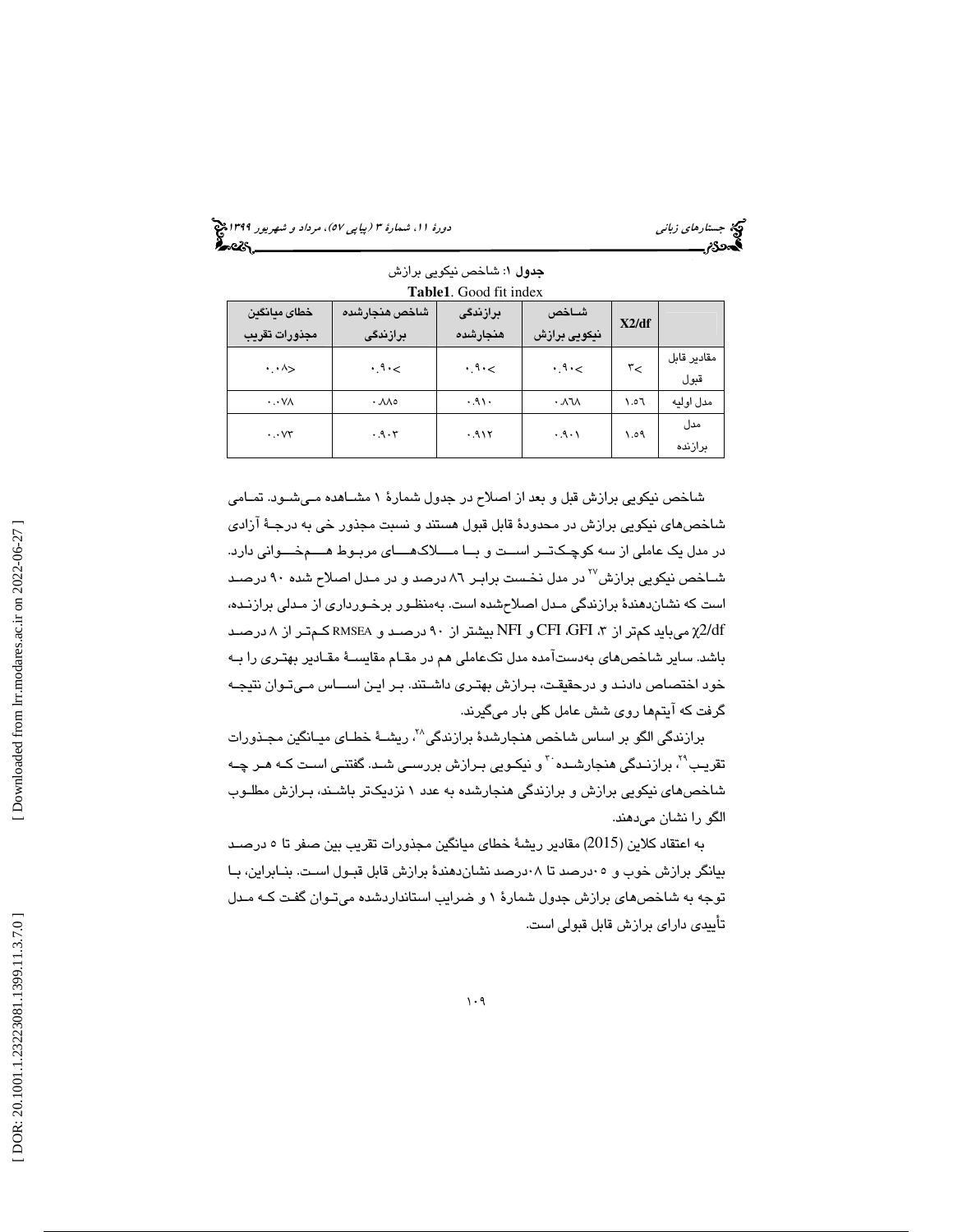د*یدگاه دانشجویان مترجمی...* چ<mark>خ</mark><br>این موکور<br>این موکور

# محمد محم*درضا رستگار مقدم و همكاران*<br>گ**یردگام**

همانطور كـه نتـايج منـدرج در شـكل شمارة 1 نـشان مـي دهنـد ، معيارهـاي كـار تيمـي بـر روي شش مؤلفـهٔ بـارگرفته و بين آنها مسيرهاي معنادار برقرار شده است.

- دستهٔ اول (TW1). نقش سرپرست تیم  $\bullet$
- دستة دوم (2TW(. تصميمسازي و فرايند انجام كار تيمي
	- دستة سوم (3TW(. عوامل مؤثر در موفقيت كار تيمي
		- دستة چهارم (4TW(. حل مسئله در كار تيمي •
		- دستة پنجم (5TW(. تعامل و رشد اعضاي تيم •
	- دستة ششم (6TW(. نحوة انجام وظايف در كار تيمي •



شكل 1: مدل تحليل عاملي تأييدي نتايج پرسشنامة كار تيمي **Figure1**: The model of agentive- affirmative analysis of team work questionnaire results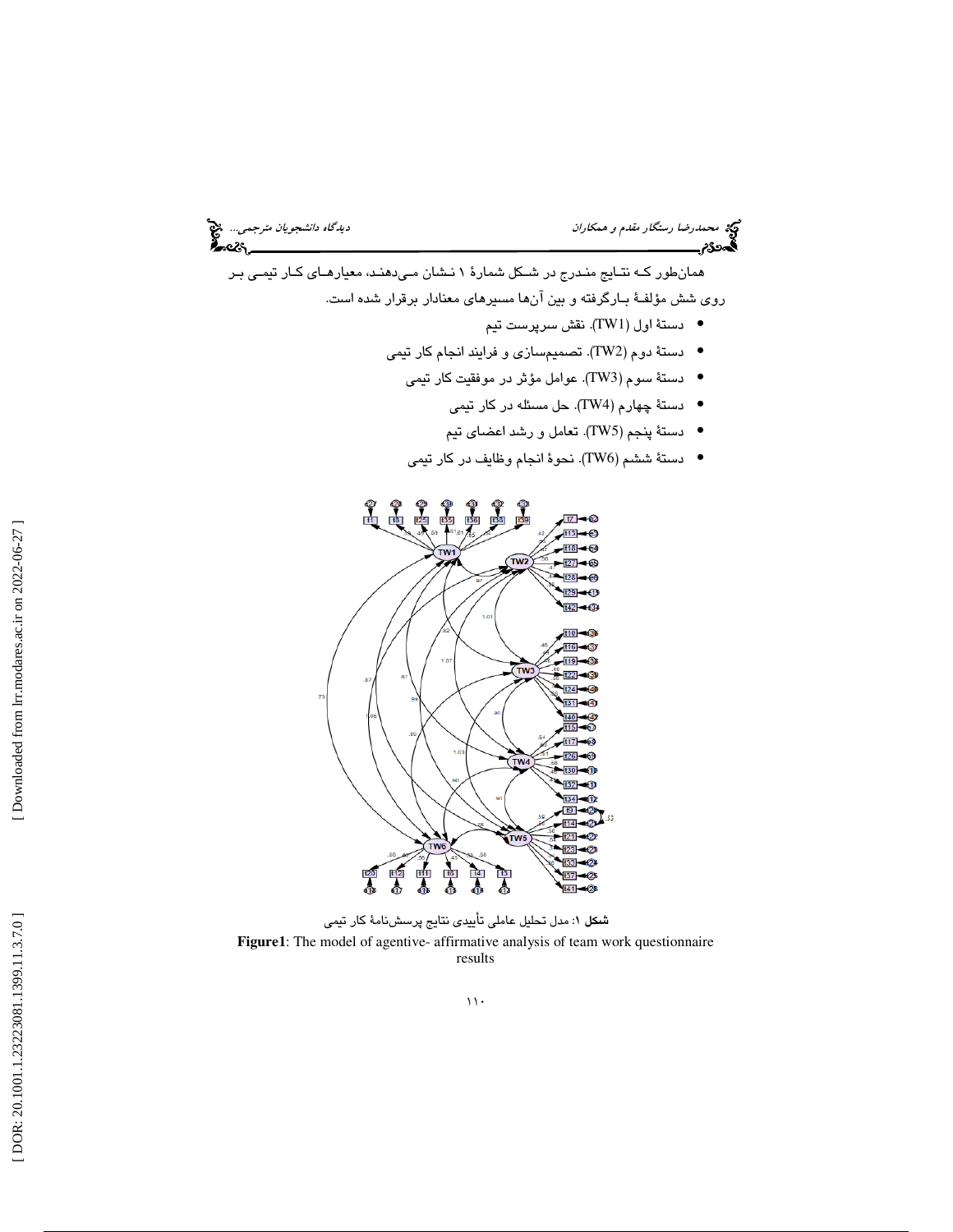(پياپي 57)، مرداد و شهريور 1399 جستارهاي زباني دورة ،11 شمارة 3

# 2ـ 4 ها . توزيع نرمال داده

 بهمنظور بررسي نرمال بودن توزيع دادهها، آزمون كلموگروف ـ اسميرونوف بهكار گرفته شـد. جدول شمارة 2 نتايج آزمون كلموگروف ـ اسميرونوف را نشان ميدهد.

| جدول ٢: نتايج آزمون K-S     |
|-----------------------------|
| $Table2 \tK-S$ test results |

|                           |     | <b>Table2.</b> N-S test results |                   |
|---------------------------|-----|---------------------------------|-------------------|
| sig.                      | aı  | ا مار                           |                   |
| $\cdot \cdot \vee \wedge$ | ١٦V | $\cdot \cdot$ ٦٦                | پیشآزمون کار تیمی |
| $\cdot$ . ٦٩              | ١٦٧ | $\cdot \cdot \vee \epsilon$     | پسآزمون کار تیمی  |

همانطور كه مشاهده ميشود، سطح معناداري براي تمـامي متغيرهـا بيشـتر از پـنج صـدم است. بنابراين، با اطمينان ميتوان نتيجه گرفت كه دادهها بهطور نرمال در تمـام متغيرهـا توزيـع شده .اند

# 3ـ 4 . آمار توصيفي

جدول شمارهٔ ۳، امار توصـيفي زيرســاختارهاي كـار تيمـي در پـيش|زمـون شــامل ميـانگين و انحراف معيار پاسخهاي شركتكنددگان را به هر گروه از آيتمهاي پرسشنامه را نشان ميدهـد كه در محدودهٔ ۱ تا ٥ محاسبه شدهاند.

جدول 3: آمار توصيفي زيرساختارهاي كار تيمي در پيشآزمون **Table3**. Descriptive statistics of pre-test teamwork subscales

| انحراف از معیار    | مىانگىن                       | تعداد | زىرساختارها                       |
|--------------------|-------------------------------|-------|-----------------------------------|
| $. \circ 7$        | 2.57                          | ١٦٧   | نقش سرپرست تیم                    |
| ۰ ۲۱               | 2.15                          | ١٦٧   | تصمیمسازی و فرایند انجام کار تیمی |
| .15                | ٤.NA                          | ١٦٧   | عوامل مؤثر در موفقیت کار تیمی     |
| $\cdot \cdot \tau$ | <b>ENV</b>                    | ١٦٧   | حل مسئله در کار ت <u>می</u>       |
| . źV               | $\mathbf{5} \cdot \mathbf{6}$ | ١٦V   | تعامل و رشد اعضای تیم             |
| . VA               | ۶.۱۹                          | ١٦٧   | نحوۂ انجام وظایف در کار تیمی      |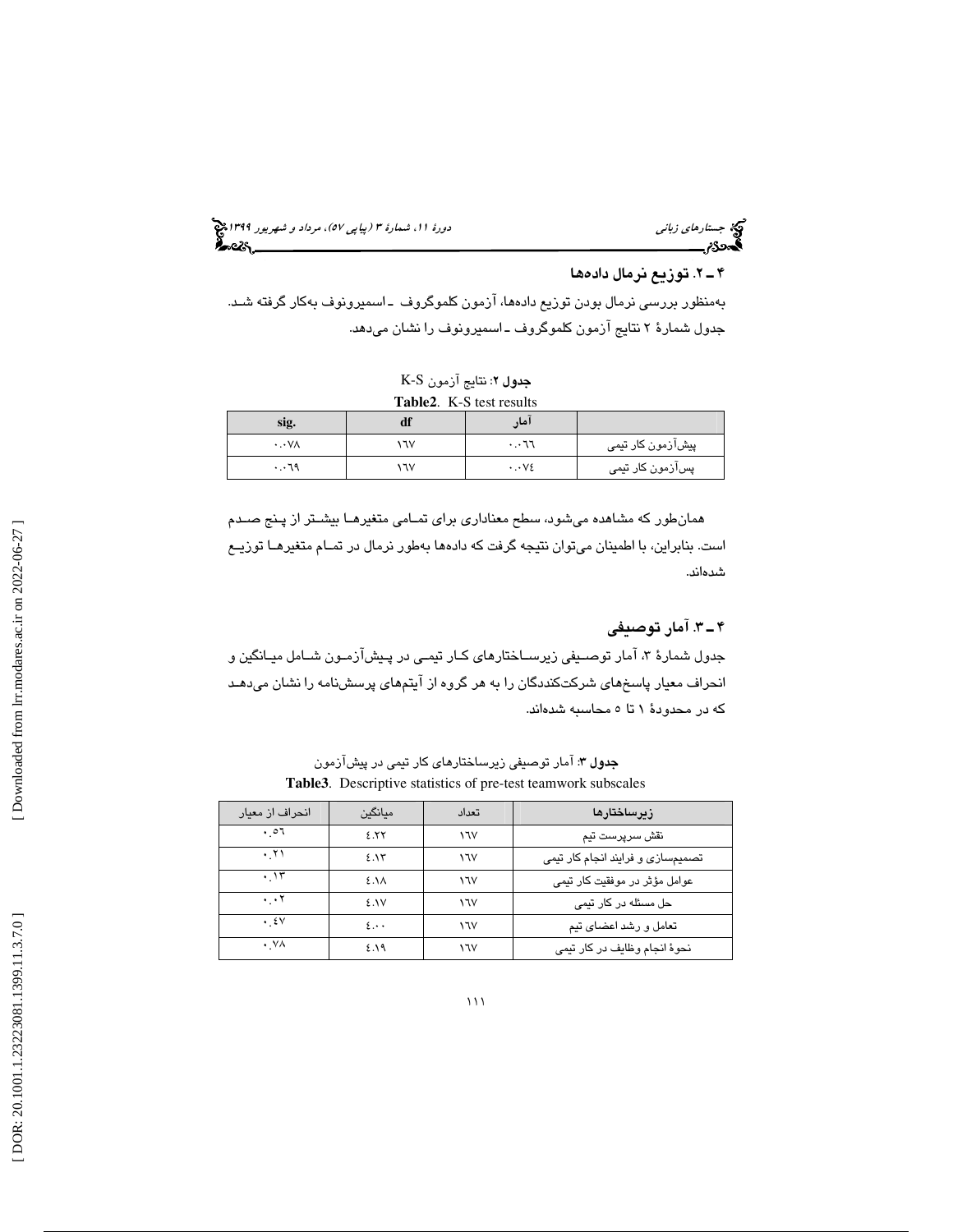محمد محمدرضا رستگار *مقدم و همكاران*<br>گ**يردگان<sub>وي</sub>** 

همانطور كه در جدول شمارة 4 مشاهده ميشود، نقـش سـرگروه داراي بـالاترين ميـانگين نمره (٤/٢٢) و تعامل و رشد اعضاي گروه داراي كمترين ميانگين نمره (٤/٠٠) است. عـلاوه بـر اين، جدول شمارة 4 نشان ميدهد كه تعداد شركتكنندگان 167 نفر بوده است.

| انحراف از معيار                 | ميانگين | تعداد | زىرساختارها                       |
|---------------------------------|---------|-------|-----------------------------------|
| $\cdot$ $\cdot$ $\cdot$ $\cdot$ | 5.5.    | ١٦٧   | نقش سرپرست تیم                    |
| ۹۲ .                            | 5.57    | ١٦V   | تصمیمسازی و فرایند انجام کار تیمی |
| . VA                            | 5.5     | ١٦V   | عوامل مؤثر در موفقیت کار تیمی     |
| . źV                            | 5.5V    | ١٦V   | حل مسئله در کار ت <u>می</u>       |
| ۰ ۲۷                            | 2.57    | ١٦V   | تعامل و رشد اعضای تیم             |
| .72                             | 2.57    | ١٦V   | نحوۂ انجام وظایف در کار تیمی      |

جدول 4: آمار توصيفي زيرساختارهاي كار تيمي در پسآزمون **Table4**. Descriptive statistics of post-test teamwork subscales

همانطور كه در جدول شمارة 4 مشاهده مـي شـود، نقـش سرپرسـت تـيم داراي بيشـترين ميانگين نمره ( 40/4 ) و تعامل و رشد اعضاي تيم داراي كمترين ميانگين نمره ( 26/4 ) است.

#### 4ـ 4 . پايايي پرسشنامه

جدول شمارة 5 خلاصهاي از اطلاعات بهدستآمده در خصوص پايـايي پرسـش نامـه از تحليـل آلفاي كرونباخ را نشان ميدهد. همانطور كه مشاهده ميشود، پرسشنامههاي مـورد اسـتفاده، شاخصهاي قابل قبولي از آلفاي كرونباخ را ب هصـورت كلـي و همچنـين، در خـرده مقيـاس هـاي آنها بهدست آوردند .

جدول 5: نتايج شاخص آلفاي كرونباخ در تحليل پايايي **Table5**. Cronbach's alpha index results in reliability analysis

| آلفاى كرونباخ        | تعداد آيتمها | خردەمقىاس                         | مقىاس    |
|----------------------|--------------|-----------------------------------|----------|
| $\cdot$ . $V\Lambda$ |              | نقش سرپرست تیم                    |          |
| $\cdot$ . $\vee$     |              | تصمیمسازی و فرایند انجام کار تیمی | پیشآزمون |
| $\cdot$ . $V\Lambda$ |              | عوامل مؤثر در موفقیت کار تیمی     | کار تیمی |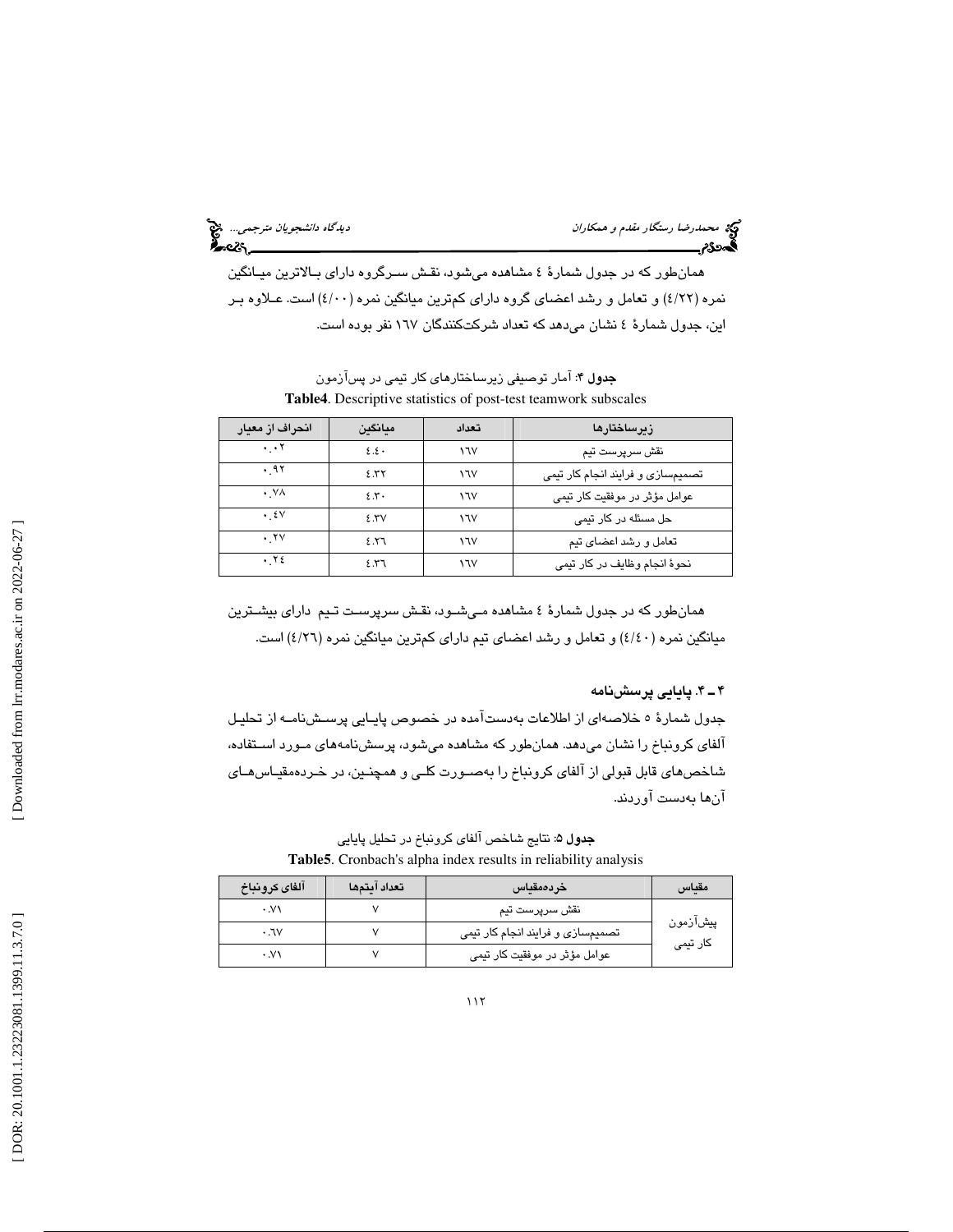| آلفاى كرونباخ         | تعداد آيتمها     | خردەمقياس                         | مقىاس               |
|-----------------------|------------------|-----------------------------------|---------------------|
| $P.\neg$              | ٦                | حل مسئله در کار تیمی              |                     |
| .7r                   | $\vee$           | تعامل و رشد اعضای تیم             |                     |
| .72                   | ٦                | نحوة انجام وظايف در كار تيمي      |                     |
| .95                   | $\mathfrak{c}$ . | مجموع                             |                     |
| .75                   | $\vee$           | نقش سرپرست تیم                    |                     |
| $\cdot$ . $V\Upsilon$ | $\vee$           | تصمیمسازی و فرایند انجام کار تیمی |                     |
| 5.77                  | $\vee$           | عوامل مؤثر در موفقیت کار تیمی     |                     |
| 5.77                  | ٦                | حل مسئله در کار تیمی              | پسازمون<br>کار تیمے |
| $\lambda$ .           | $\vee$           | تعامل و رشد اعضای تیم             |                     |
| ه ٦.٠                 | ٦                | نحوة انجام وظايف در كار تيمي      |                     |
| ۰۹۱.                  | $\mathfrak{c}$ . | مجموع                             |                     |

پايايي بهدستآمده، نشاندهندة سطح قابـل قبـول و معتبـر بـودن نتـايج بـه دسـ ت آمـده از پرسشنامة طراحيشده است.

# 5ـ 4 . پاسخ به پرسش پژوهش

آيا ميان پيشآزمون و پسآزمون سنجش ديدگاه دانشجويان مترجمي زبان انگليسـي نسـبتبـه كار تيمي پيش و پس از تجربهٔ كـلاس امـوزش زيرنـويس ـ كـه اخـتلاف تغييـر معنــادارى پيـدا مي كند ـ وجود دارد؟ همان طور كه در جـدول شـمارهٔ ٤ و ٥ مشـاهده مـي شـود، ميـانگين نمـرهٔ پيشآزمون در كارگروهي كمتر از پسآزمون است. براي پاسخ به پرسش پژوهش آزمـون تـي به تفكيك هر يك از زيرساختار ها و كل پرسشنامه انجام شد كـه نتـايج ايـن تحليـل در جـدول شمارة 6 نشان داده ميشود .

جدول 6: نتايج آزمون تي وابسته **Table6**. Dependent t-test results

| sig.     | آزمون تی   | انحراف از معيار | ميانكين   | اسامی                             |
|----------|------------|-----------------|-----------|-----------------------------------|
| $\cdots$ | $-5.7 - 7$ | <b>7.01979</b>  | $-1.5$    | نقش سرپرست تیم                    |
| $\cdots$ | $-5.9V$    | <b>T.TVAVT</b>  | $-1.799.$ | تصمیمسازی و فرایند انجام کار تیمی |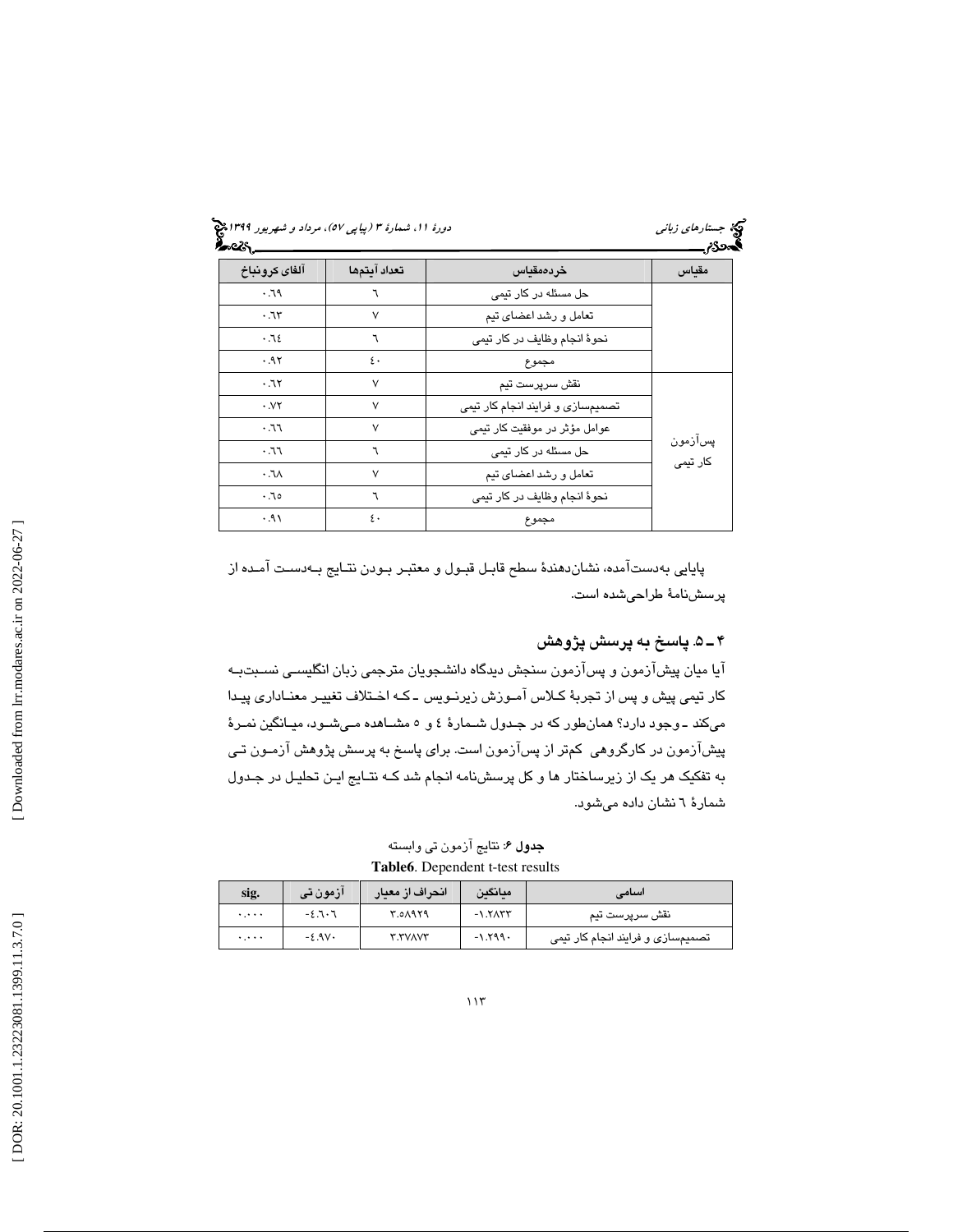| دیدگاه دانشجویان مترجمی<br>డించి |          |                 | <b>کیج</b> محم <i>درضا رستگار مقدم و همکاران</i><br>تحمدي |                               |
|----------------------------------|----------|-----------------|-----------------------------------------------------------|-------------------------------|
| sig.                             | ازمون تی | انحراف از معبار | مىانگىن                                                   | اسامى                         |
| $\cdots$                         | $-7.599$ | ۲.۱۱۸۱۱         | $-.$ $\lambda$ ٤٤٣١                                       | عوامل مؤثر در موفقیت کار تیمی |
| $\cdot \cdot \cdot \setminus$    | $-5.1.1$ | <b>7.700AY</b>  | $-1.7.90$                                                 | حل مسئله در کار تیمی          |
| $\cdots$                         | $-7.0.7$ | 00 ٨٨٢.٢        | $-1.1071$                                                 | تعامل و رشد اعضای تیم         |
| $\cdots$                         | $-2.0Y$  | <b>Y.AVYA0</b>  | $-1.009$                                                  | نحوۂ انجام وظایف در کار تیمی  |
| $\cdots$                         | $-7.072$ | $12.110 - 2$    | $-V.05AA$                                                 | مجموع                         |

همانطور كه در جدول شمارة 6 نشان داده شده است، بين نتايج پيشآزمون و پـس آزمـون درمجموع و همچنين، در همة زيرساختارهاي پرسشنامه ديدگاه دانشجويان به مهارتهاي كـار تيمي، اختلاف معناداري (با حاشية خطاي 5 درصد) وجود دارد. اين بـدان معناسـت كـه ديـدگاه دانشـجريان نسبت به مهارت $\epsilon$ اي كار تيمي پس از بهسـازي $^{17}$ افـزايش يافتـه و تجربـهٔ فراگيـري ترجمه و زيرنويسگذاري تأثير معنادار و مثبتي بر ديدگاه آنها نسبت به كار تيمي داشته است .

## . نتيجه 5

پژوهش حاضر دو هدف عمده را دنبال كرد. ابتـدا بـه دنبـال بررسـي تـأثير آمـوزش زيرنـويس برنامههای دیداری ـ شنیداری بر دیدگاه فراگیران زیرنویس به مهارتهای کار تیمـی بـود و در مرحلة دوم بهدنبال تهية پرسشنامهاي معتبر براي سنجش اين ديدگاه بود. بـه اعتقـاد بسـياري از صاحبنظران، مناسبترين محيط كلاسي براي آموزش زيرنويس و فراگيري مدون آن تحـت شرايطي است كه درگيري و تعهد افراد را بر انگيزد و شركتكنندگان را در مسـئوليت يـادگيري سهيم كند، بهنحوي كه همياري كامل ايشان را ميطلبد (حاجيزاده و همكـاران، 1384). در دورة آموزشي ارائهشده با تكيه بر اين ديدگاه آموزشي تلاش شد تا با درگيـر كـردن دانشـجويان بـا كار عملي زيرنويس برنامههاي مستند، مهارتهاي آموزش دادهشده به آنها بـا تقويـت ديـدگاه شركتكنندگان نسبت به كار تيمي بهبود يابد. با توجه به ماهيت تيمي حرفـة زيرنـويس (سـانچز 2004؛ دياز ـ سينتاس و رمائل ، 2014؛ خوشسليقه و فاضلي حـق پنـاه، 1395) اگـر قـرار باشـد دورة آموزشي زيرنويس ديداريشنيداري دانشجويان را با واقعيـت بـازار ايـن تخصـص آ شـنا سازد، دانشجويان بايد در كلاس آموزش ترجمة زيرنويس، با آگاهي و تمرين عملي كـار تيمـي،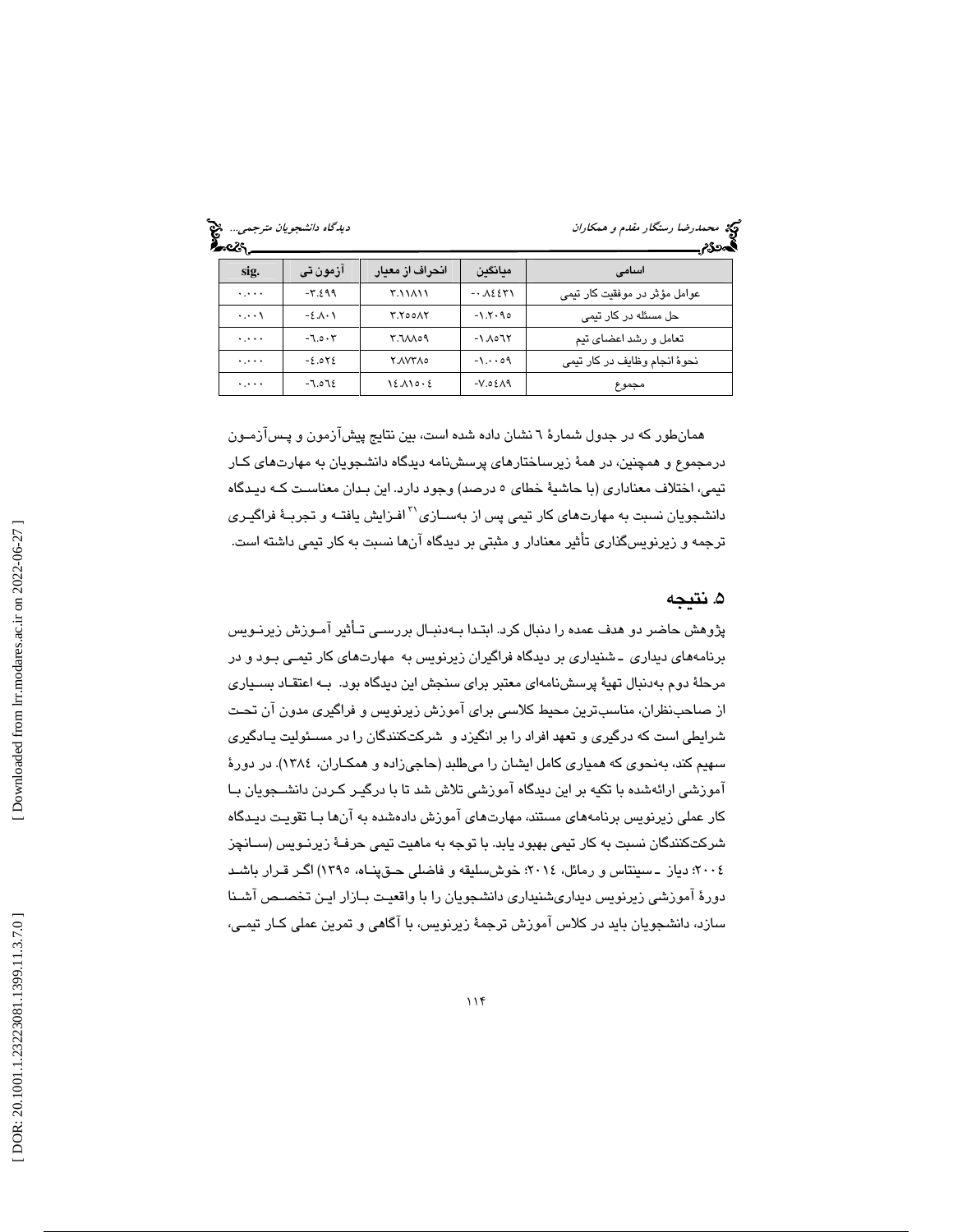# (پياپي 57)، مرداد و شهريور 1399 جستارهاي زباني دورة ،11 شمارة 3

آموختههاي نظري خود را بهكار گيرند.

در دورة آموزشي طراحيشده، دانشجويان به 40 تيم با جمعيت 4 5تا نفـري تقسـيم شـدند. مهارت زيرنويس نيازمند آشنايي با فناوري و نـرم|فزارهـاي تخصصـي آن اسـت (-Williams 2008 ,Cintas(. بنابراين، گروههاي يادگيري نامتجانس (2002 ,Williams (با تركيبي از افـراد با تواناييهاي مختلف در ترجمه، ويرايش زيرنويس و كار با نرمافزار تشكيل شـدند و بـا هـدف تقويـت ديـدگاه هميـاري (Jacobs, 2002) بـهصـورت تيمـي در كـلاس بـه انجـام سـه پـروژهً تعيينشده پرداختند. شركتكنندگان با انجـام پـروژه هـاي واقعـي ترجمـة زيرنـويس در فضـاي رقابتي آموزشي (1996 ,Ellis, ادر غالـب گـروهمـاي يـادگيري مشــاركتي (Johnson, 2002)، شرايطي را مشابه با بازار واقعي كار ترجمه بهشـيوة تيمـي ( 2015 ,Volkev & Vollkev ( بـا نظارت مدرس دوره تجربه كردند.

در مقايسه با كلاسهاي سنتي آموزش ترجمه، كلاس ترجمة چندرسانهاي و زيرنويس فـيلم ميتواند محـيط بسـيار مناسـبي بـراي رشـد مهـارت هـاي بـازارمحور ترجمـه از جملـه كـار بـا نرمافزارهاي تخصصي، اينترنت، فورمهاي آموزشي و از همه مهمتر مهـارت كـار تيمـي باشـد. طبق دادههاي حاصل از پرسشنامة طراحيشده، ديدگاه شركتكنندگان نسبت بـه كـار گروهـي نسبت به قبل از دورة آموزشي تغيير زيادي داشته است و آموزش علمي اين مهـارت عـلاوه بـر آشناسازي دانشجويان با واقعيتهاي كار عملي ترجمه و پر كردن بخشـي از خـلأ بـازار كـار و فضاهاي دانشگاهي، توانسته است به آموزش مؤثر يكي از مورد نيازترين مهارتهـاي كـاري و اجتماعي در دنياي امروز منجر شود. تفاوت معنادار نتايج حاصل در كنار ساير دادههـاي كيفـي ازجمله مشاهدات مدرس، ناظر كلاسي و بازخورد دانشجويان شامل يادداشتهاي هفتگي آنها، نظرات بيانشده در تالارها و گروههاي گفتوگوي برخط و نتايج آزمون خودسنجي كه بـه دليـل حجم زياد دادهها در اين پژوهش ارائه نشدهاند، همگي مؤيد تقويت روحية كار تيمـي و همچنـين، مهارت كارگروهي، تقسيمبندي مناسب وظـايف و افـزايش بهـره وري از زمـان در ميـان بيشـتر شركتكنندگان در دورة آموزشي است.

بـا توجــه بــه نبــود ابــزار مناســب بــراي ســنجش مهــارت كــار تيمــي و بررســي نگــرش مهارتآموزان نسبت به اين مقوله، ابزار مناسب اين كار ميتواند راهگشاي پـژوهش هـاي بعـدي در اين زمينه باشد. بررسي پرسشنامة طراحيشده نشان داد ايـن پرسـش نامـه داراي روايـي و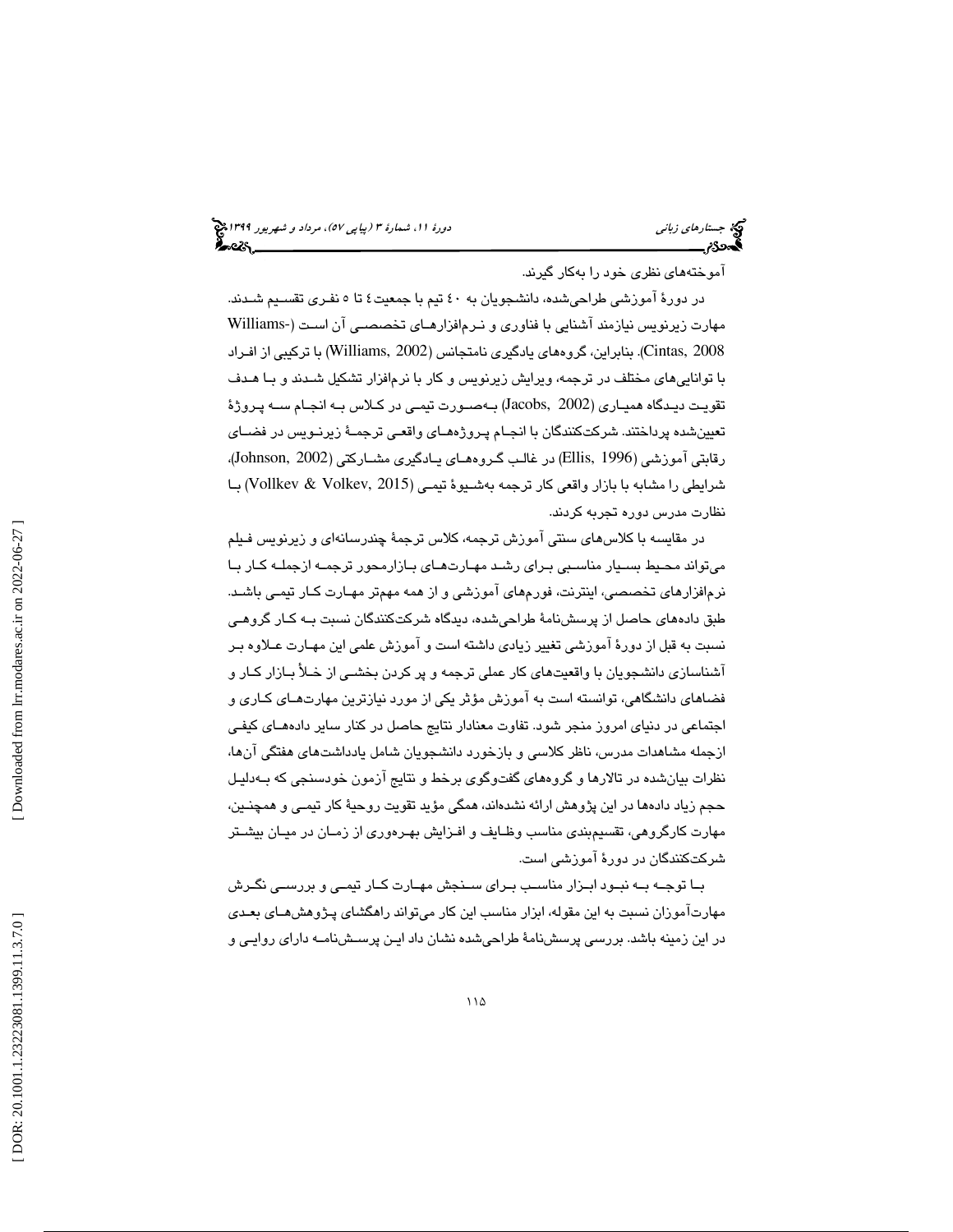پايايي مناسب براي سنجش ديدگاه دانشجويان نسبت به مهارت كار تيمي است. حوزههاي بسيار ديگري در رشتههاي مختلف علمي و فني و بهويژه علـوم انسـاني نيازمنـد توجه هدفمند و برنامهريزيشده به تلفيق آموزش مهارتهاي بازارمحور ازجملـه كـار تيمـي در كلاسهاي آموزشي خود در سطح مختلف دانشگاهي و حتي دبيرسـتان هسـتند. دنيـاي امـروز، واقعيتهاي بازار كار و خلأهاي ناگزير ميان بازار و محيطهاي آموزشي نيازمند پـژوهش هـاي بيشتر و دقيقتر در ساير سطوح و رشتههاي علمي است تا بتوان با جمعآوري دادههـاي متنـوع بهترين الگوها را براي آموزش مهارت كار تيمي به تناسب رشته، سن و جنسيت دانشآمـوزان و

## . پينوشت ها 6

دانشجويان فراهم كرد.

- 1. audiovisual Translation
- 2. subtitling
- 3. voice-over
- 4. teamwork
- 5. cooperative learning
- 6. pedagogy
- 7. andragogy
- 8. synergogy
- 9. social skills
- 10. leadership skills
- 11. group
- 12. team
- 13. feedback
- 14. pre-translation 15. adaptation
- 16. spotting
- 17. post-translation
- 18. focus group interviews
- 19. brainstorming
- 20. Dörnyei
- 21. CFA (Confirmatory factor analysis)
- 22. subtitle edit
- 23. subtitle workshop
- 24. ultimate cake off
- 25. take home chef
- 26. while you were out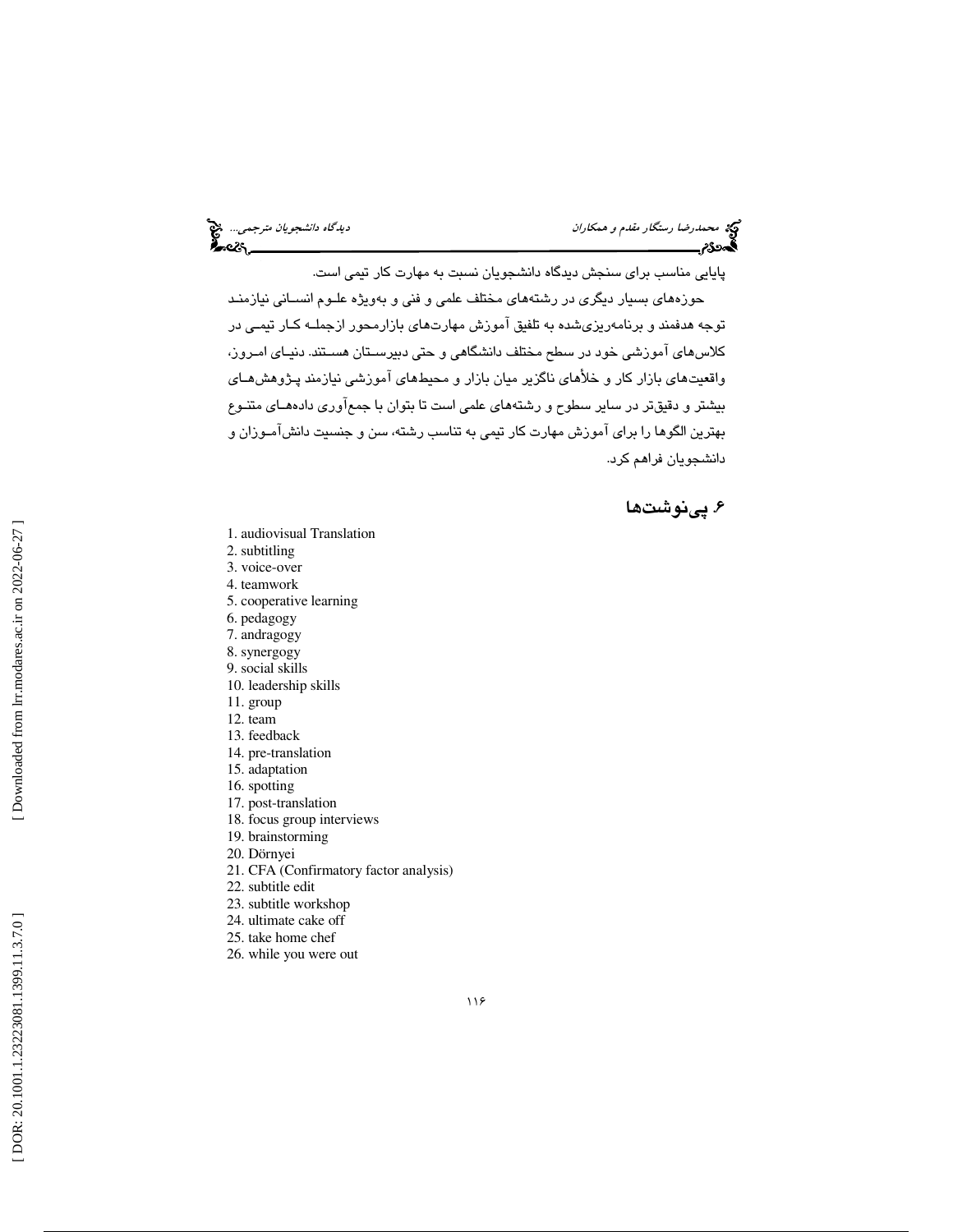(پياپي 57)، مرداد و شهريور 1399 جستارهاي زباني دورة ،11 شمارة 3

- 27. GFI 28. CFI; Relative fit index 29. RMSEA; Root mean square error of approximation 30. NFI 31. subscales 32. sub-construct
- 33. treatment

. منابع 7

- حاجيزاده، خيريهبيگم و همكاران (1384)، يادگيري از طريق همياري. (ترجمه و تأليف). تهران: نشر ني.
- خوشسليقه، مسعود و سعيد عامري (1396). «عامليت مترجم و ويژگيهاي ترجم ة غیرحرفهای بازیهای ویدئویی (موردپژوهی انچارتد ٤: فرجام یک دزد)». *جست<i>ارهای* زباني. ش ٥ (٨). صص ١١٨ ـ ٢٠٤.
- خوش سليقه، مسعود و الهام فاضلي حقپناه (١٣٩٥). «فرايند و ويژگي⁄هاي زيرنويس غيرحرفهاي در ايران». *مطالعات زبان و ترجمه. ش* ٤٩ (٢). صص ٦٧ ـ ٩٥.

#### **References**:

- Brungardt, Christie J. (2009). *College Graduates' Perceptions of their Use of Teamwork Skills: Soft Skill Development in Fort Hays State University Leadership Education* (Unpublished PhD Dissertation) Kansas State University. Missouri.
- Diaz-Cintas, J. & Remael, A. (2014). *Subtitling Audiovisual Translation*. London and New York: Routledge.
- ---------------- (2008). *The Didactics of Audiovisual Translation*. Amsterdam/ Philadelphia: John Benjamins.
- Dörnyei, Z. (2007). *Research Methods in Applied Linguistics*. Oxford: Oxford University Press.
- Ellis, S. S., & Whalen, S. F. (1990). *Cooperative Learning: Getting Started*. New York: Scholastic.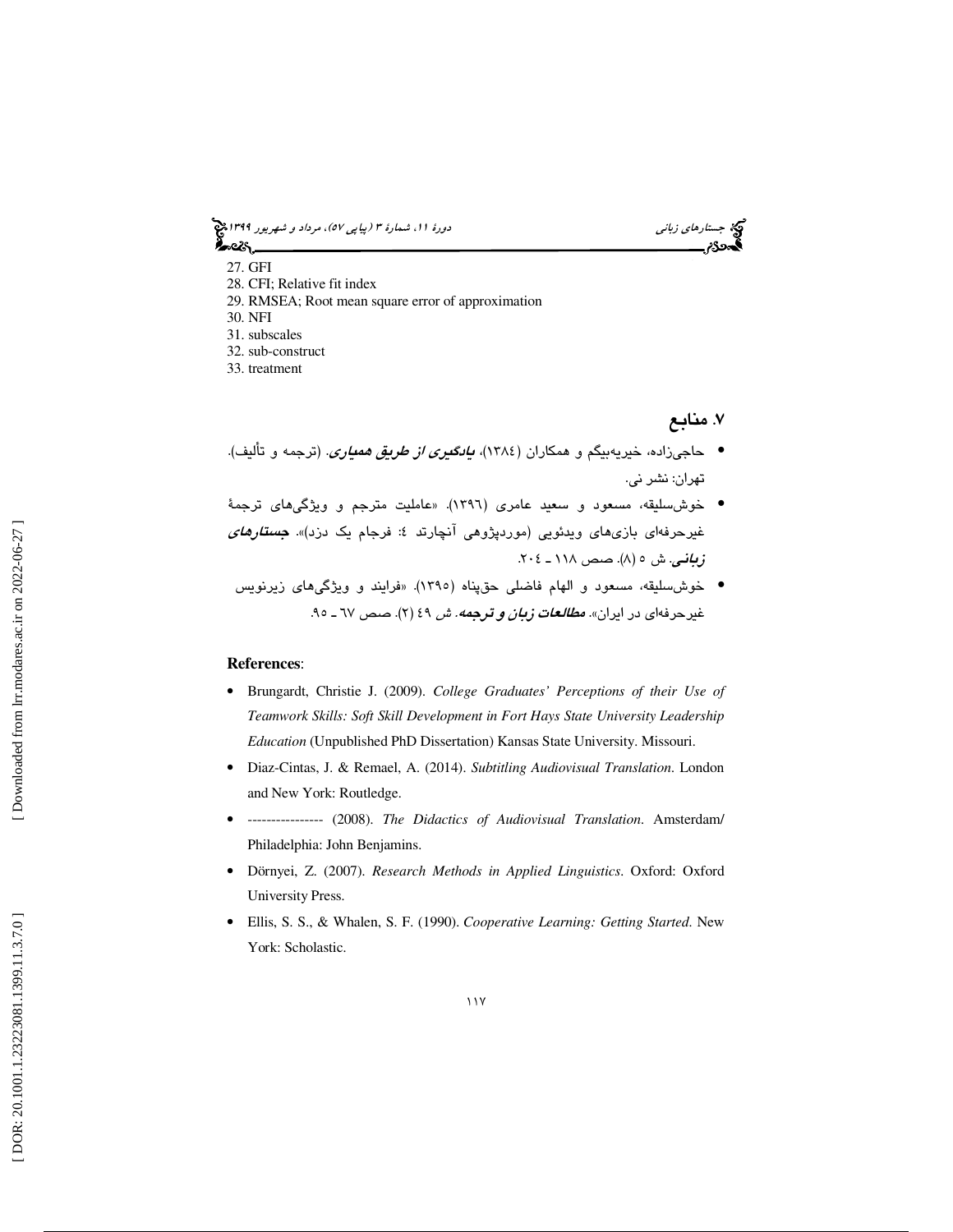# ે ∼વ્દે\.

میدرضا رستگار *مقدم و همكاران* ديدگار مقدم و همكاران ديدگاه د*انشجويان مترجمي...* کام دانشجويان مترجمي... کام د<br>**گاه دي**دگام ديدگاه ديدگاه دانشجوي دانشجوي دانشجوي دانشجويان ديدگاه دانشجويان مترجمي ديدگاه در ديدگاه در ديدگ

- Gambier, Y. & Gottlieb, H. (Eds.). (2001). *(Multi)Media Translation Concepts, Practices, and Research* (Vol. 34). Amsterdam: John Benjamins.
- Hajizadeh, K.; Ghasemkhani, S. & Mohammad Hosseini, L. (2005). *Coperative Learning*. Tehran: Ney [In Persian].
- Jacobs, G. M.; Power, M. A. & Loh, W. I. (2016). *The Teachers Sourcebook for Cooperative Learning: Practical Techniques, Basic Principles, and Frequently Asked Questions*. New York, NY: Skyhorse Publishing.
- Johnson, D. W. & Johnson, R. T. (2004). *Assessing Students in Groups: Promoting Group Responsibility and Individual Accountability*. Thousand Oaks, CA: Corwin Press.
- Kara Vance, S. K.-K., & Abdullah Konak, (2014), *Assessing Teamwork Skills and Knowledge*. Paper presented at the 4th IEEE Integrated STEM Education Conference, Princeton, NJ.
- Khoshsaligheh, M. & Ameri, S. (2017). "Translator's agency and features of non-professional translation of video games (A Case Study of Uncharted 4: A Thief's End)". *Language Related Research*. 8 (5).Pp: 181-204 [In Persian].
- Khoshsaligheh, M. & Fazeli Hagh Panah, Elham. (2016). "Amature subtitling process and charateristics in Iran". *Language and Translation Studies*. 45 (2). Pp: 67-95 [In Persian].
- Kline RB. (2015) *Principles and Practice of Structural Equation Modeling: Guilford Publications*.
- Lunenburg F. C. & Irby B. J. (2007). *Writing a Successful Thesis or Dissertation: Tips and Strategies for Students in the Social and Behavioral Sciences*, Thousand Oaks, CA: Corwin.
- Olvera-Lobo, M. D. (2009). *Tele-working and collaborative work environments in translation training*. *Babel, 55*(2), 165-180. doi: 10.1075/babel.55.2.05olv
- Sanchez, D. (2004). "Subtitling Methods and Team-translation". In P. Orero (Ed.), *Topics in Audiovisual Translation* (pp. 9-19). Amsterdam / Philadelphia: John